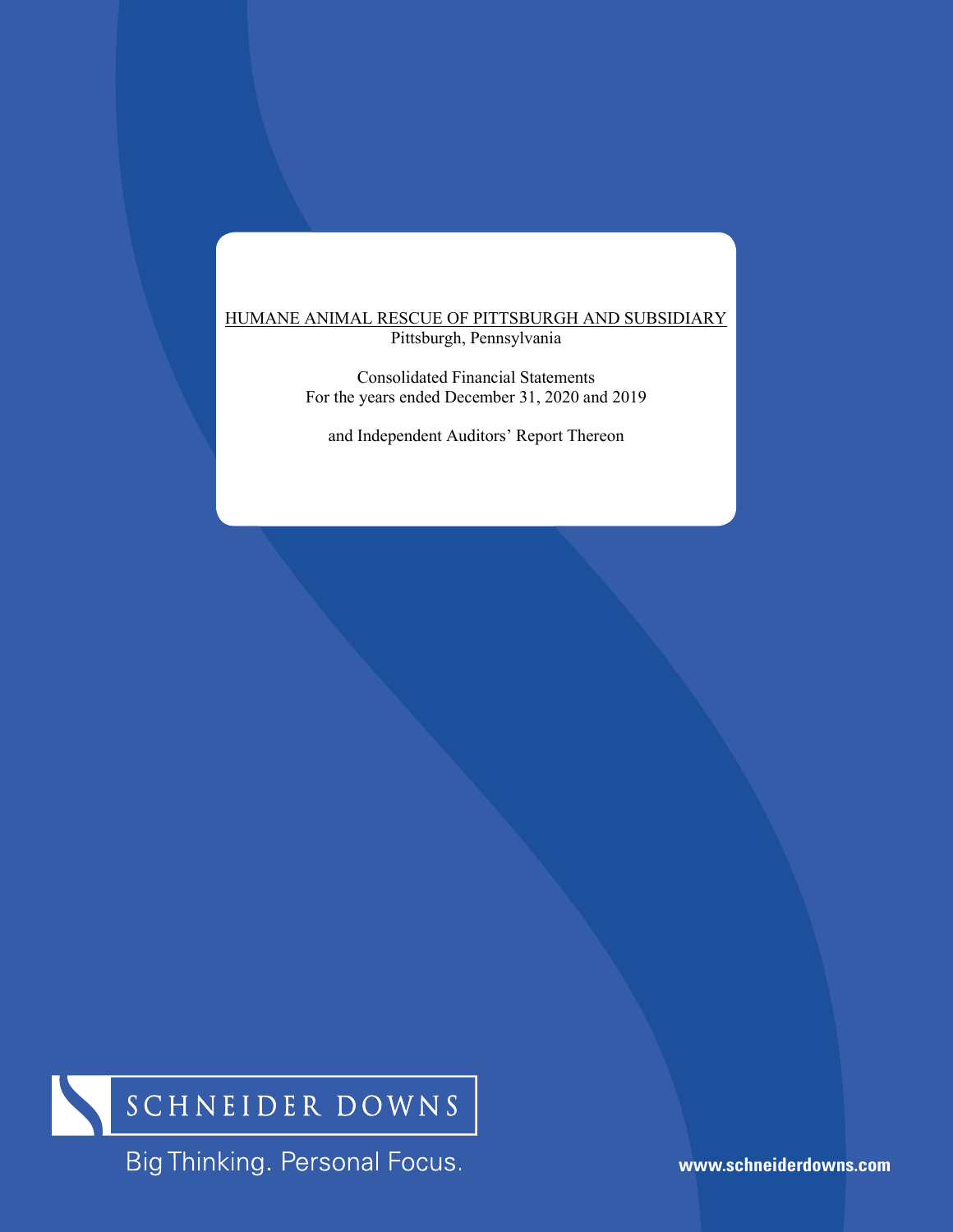# C O N T E N T S

| INDEPENDENT AUDITORS' REPORT                                              |  |
|---------------------------------------------------------------------------|--|
| CONSOLIDATED FINANCIAL STATEMENTS                                         |  |
| Consolidated Statements of Financial Position, December 31, 2020 and 2019 |  |
| Consolidated Statements for the years ended December 31, 2020 and 2019:   |  |
|                                                                           |  |

| Consolidated Statements for the years ended December 31, 2020 and 2019: |    |
|-------------------------------------------------------------------------|----|
| Activities and Changes in Net Assets                                    |    |
| <b>Functional Expenses</b>                                              | 6  |
| Cash Flows                                                              | 10 |
| Notes to Consolidated Financial Statements                              |    |

# PAGE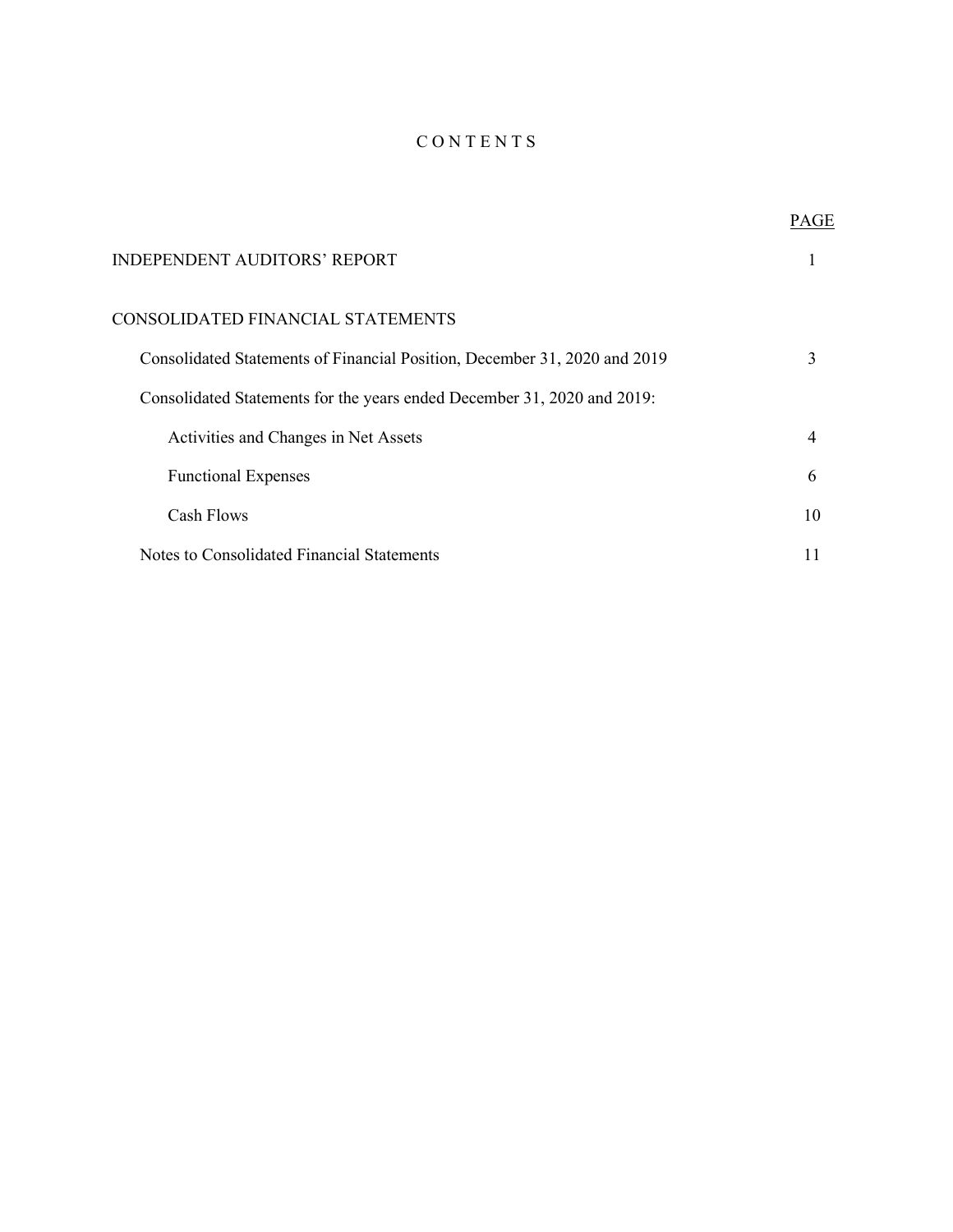

# INDEPENDENT AUDITORS' REPORT

To the Board of Directors of Humane Animal Rescue of Pittsburgh and Subsidiary Pittsburgh, Pennsylvania

We have audited the accompanying consolidated financial statements of Humane Animal Rescue of Pittsburgh and Subsidiary (HARP), which comprise the consolidated statements of financial position as of December 31, 2020 and 2019, and the related consolidated statements of activities and changes in net assets, functional expenses and cash flows for the years then ended, and the related notes to the consolidated financial statements.

# *Management's Responsibility for the Financial Statements*

Management is responsible for the preparation and fair presentation of these consolidated financial statements in accordance with accounting principles generally accepted in the United States of America; this includes the design, implementation and maintenance of internal control relevant to the preparation and fair presentation of consolidated financial statements that are free from material misstatement, whether due to fraud or error.

# *Auditors' Responsibility*

Our responsibility is to express an opinion on these consolidated financial statements based on our audits. We conducted our audits in accordance with auditing standards generally accepted in the United States of America. Those standards require that we plan and perform the audits to obtain reasonable assurance about whether the consolidated financial statements are free from material misstatement.

An audit involves performing procedures to obtain audit evidence about the amounts and disclosures in the consolidated financial statements. The procedures selected depend on the auditors' judgment, including the assessment of the risks of material misstatement of the consolidated financial statements, whether due to fraud or error. In making those risk assessments, the auditor considers internal control relevant to the entity's preparation and fair presentation of the consolidated financial statements in order to design audit procedures that are appropriate in the circumstances, but not for the purpose of expressing an opinion on the effectiveness of the entity's internal control. Accordingly, we express no such opinion. An audit also includes evaluating the appropriateness of accounting policies used and the reasonableness of significant accounting estimates made by management, as well as evaluating the overall presentation of the consolidated financial statements.

We believe that the audit evidence we have obtained is sufficient and appropriate to provide a basis for our audit opinion.

# *Opinion*

In our opinion, the consolidated financial statements referred to above present fairly, in all material respects, the financial position of HARP as of December 31, 2020 and 2019, and the changes in its net assets and its cash flows for the years then ended in accordance with accounting principles generally accepted in the United States of America.

Schneider Downs & Co., Inc.

Pittsburgh, Pennsylvania July 22, 2021



One PPG Place Suite 1700 Pittsburgh, PA 15222 TEL 412.261.3644 FAX 412.261.4876

65 E. State Street Suite 2000 Columbus, OH 43215 TEL 614.621.4060 FAX 614.621.4062

1660 International Drive Suite 600 McLean, VA 21102 TEL 571.380.9003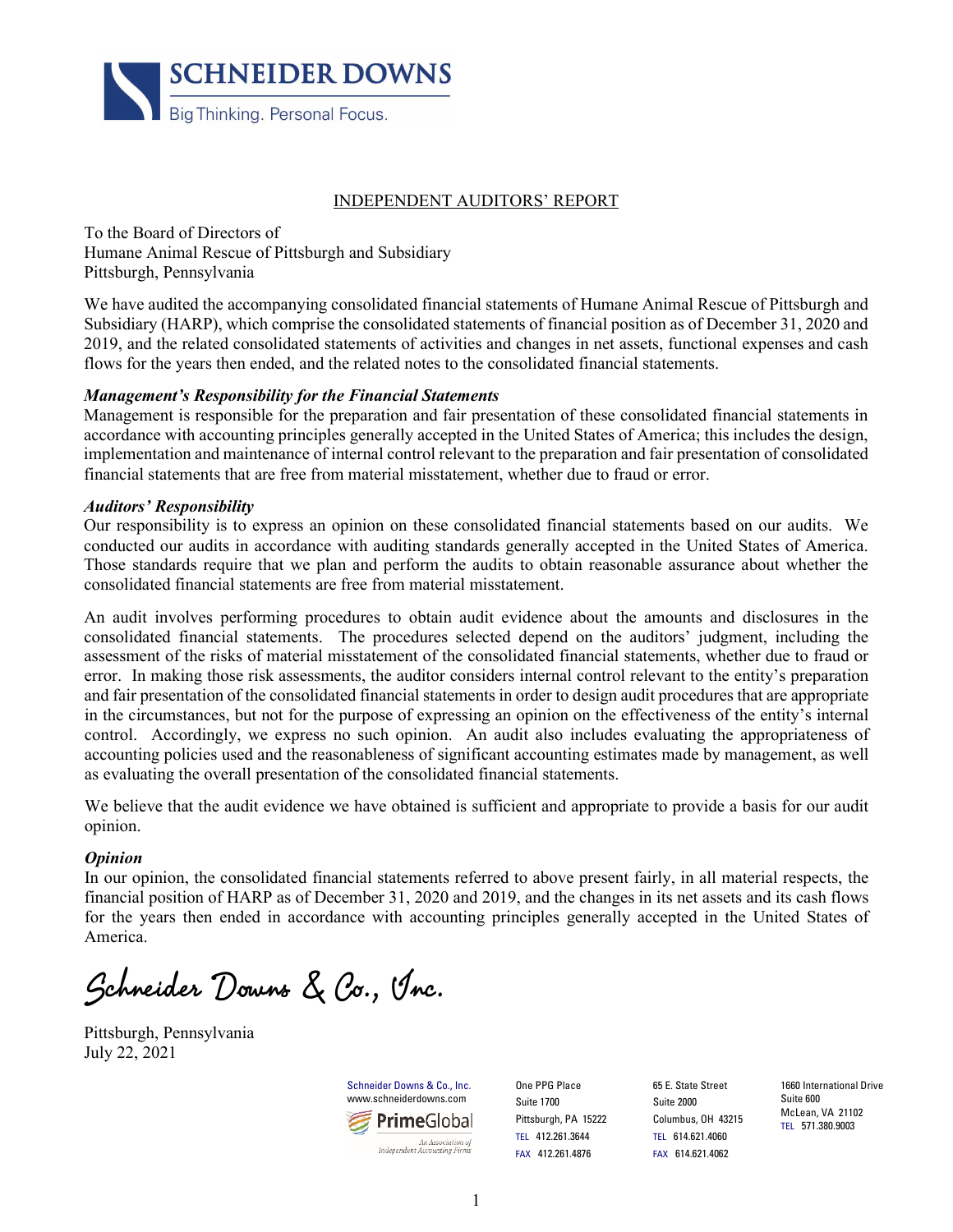[This Page Intentionally Left Blank.]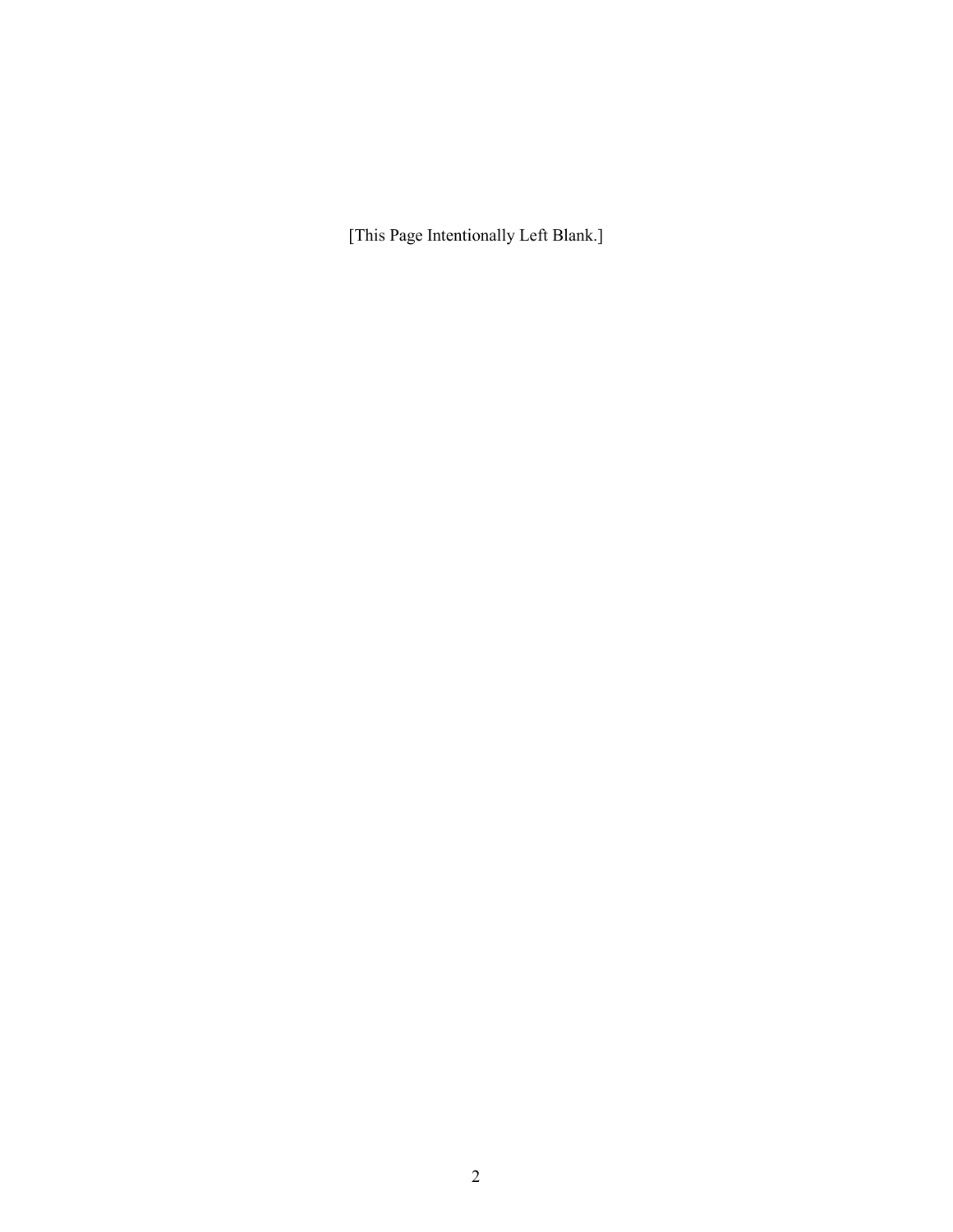# CONSOLIDATED STATEMENTS OF FINANCIAL POSITION

|                                                    |               | December 31                |  |  |
|----------------------------------------------------|---------------|----------------------------|--|--|
|                                                    | 2020          | 2019                       |  |  |
| <b>ASSETS</b>                                      |               |                            |  |  |
| Cash and cash equivalents                          | \$<br>624,954 | $\mathcal{S}$<br>789,277   |  |  |
| Accounts and contributions receivable              | 401,725       | 142,960                    |  |  |
| Pledges receivable, net                            | 94,964        | 142,160                    |  |  |
| Note receivable (Note 14)                          | 5,348,000     | 5,348,000                  |  |  |
| Inventory                                          | 143,303       | 204,913                    |  |  |
| Prepaid and other assets                           | 51,468        | 59,279                     |  |  |
| Investments (Notes 4 and 5)                        | 9,748,588     | 8,643,797                  |  |  |
| Interests in charitable trusts (Note 6)            | 4,019,261     | 3,723,014                  |  |  |
| Property and equipment, net (Note 7)               | 17,846,460    | 18,477,588                 |  |  |
| <b>Total Assets</b>                                | 38,278,723    | 37,530,988                 |  |  |
| <b>LIABILITIES</b>                                 |               |                            |  |  |
| Accounts payable                                   | \$<br>70,061  | \$<br>80,602               |  |  |
| Accrued pension liability - nonqualified (Note 12) | 78,881        | 87,243                     |  |  |
| Accrued pension liability - qualified (Note 12)    | 522,676       | 486,269                    |  |  |
| Other accrued liabilities                          | 388,426       | 602,946                    |  |  |
| Notes payable, net (Note 14)                       | 7,653,297     | 7,552,390                  |  |  |
| <b>Total Liabilities</b>                           | 8,713,341     | 8,809,450                  |  |  |
|                                                    |               |                            |  |  |
| <b>NET ASSETS</b>                                  |               |                            |  |  |
| Without donor restrictions                         |               |                            |  |  |
| Undesignated (Note 3)                              | 24,099,138    | 23,456,439                 |  |  |
| With donor restrictions (Note 8)                   |               |                            |  |  |
| Perpetual in nature                                | 5,401,812     | 5,014,336                  |  |  |
| Purpose restrictions                               | 64,432        | 250,763                    |  |  |
|                                                    | 5,466,244     | 5,265,099                  |  |  |
| <b>Total Net Assets</b>                            | 29,565,382    | 28,721,538                 |  |  |
| <b>Total Liabilities And Net Assets</b>            | 38,278,723    | 37,530,988<br><sup>2</sup> |  |  |
|                                                    |               |                            |  |  |

See notes to consolidated financial statements.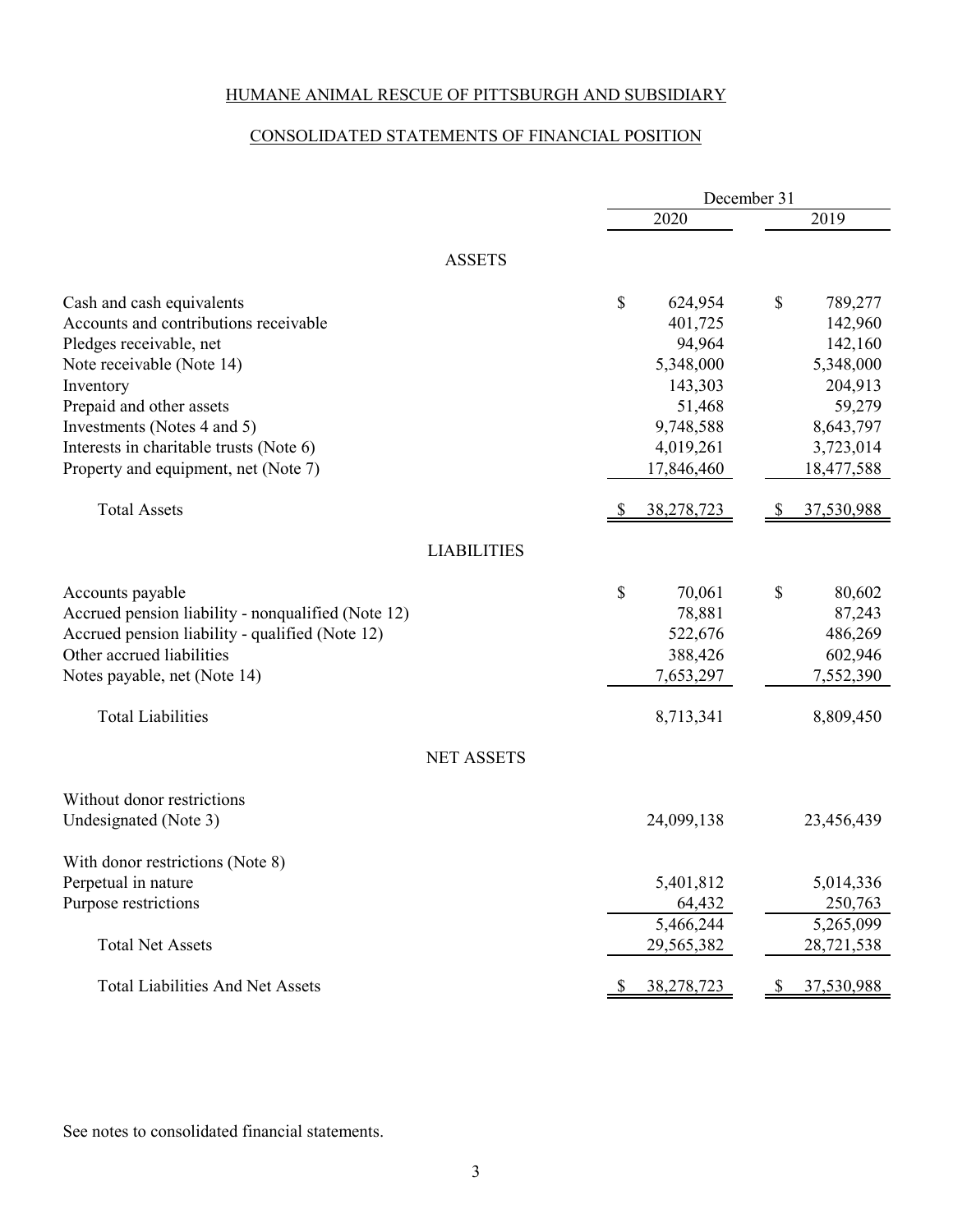# CONSOLIDATED STATEMENTS OF ACTIVITIES AND CHANGES IN NET ASSETS FOR THE YEARS ENDED DECEMBER 31, 2020 AND 2019

|                                                   |                      | 2020         |                   |
|---------------------------------------------------|----------------------|--------------|-------------------|
|                                                   | <b>Without Donor</b> | With Donor   |                   |
|                                                   | Restrictions         | Restrictions | Total             |
| OPERATING SUPPORT AND REVENUES                    |                      |              |                   |
| Holding and adoption fees                         | \$<br>734,631        |              | \$<br>734,631     |
| Veterinary services                               | 1,380,605            |              | 1,380,605         |
| Behavior and training                             | 86,678               |              | 86,678            |
| Merchandise sales                                 | 44,861               |              | 44,861            |
| Memberships                                       | 18,145               |              | 18,145            |
| Contributions and grants                          | 3,847,294            | \$<br>40,982 | 3,888,276         |
| Capital campaign contributions                    |                      |              |                   |
| Direct mail fundraising                           | 1,138,605            |              | 1,138,605         |
| Special events fundraising:                       |                      |              |                   |
| Gala                                              | 466,636              |              | 466,636           |
| Marathon                                          | 9,133                |              | 9,133             |
| Other                                             | 74,929               |              | 74,929            |
| Net assets released from restrictions:            |                      |              |                   |
| Satisfaction of purpose restrictions              | 136,084              | (136, 084)   |                   |
|                                                   |                      |              |                   |
| <b>Total Operating Support And Revenues</b>       | 7,937,601            | (95,102)     | 7,842,499         |
| <b>EXPENSES</b>                                   |                      |              |                   |
| Programs                                          | 7,367,383            |              | 7,367,383         |
| Fundraising                                       | 649,368              |              | 649,368           |
| Management and general                            | 366,987              |              | 366,987           |
| <b>Total Operating Expenses</b>                   | 8,383,738            |              | 8,383,738         |
| (Decrease) Increase In Net Assets From Operations | (446, 137)           | (95,102)     | (541, 239)        |
| NON OPERATING INCOME                              |                      |              |                   |
| Other income, net                                 | 121                  |              | 121               |
| Interest expense                                  | (55,882)             |              | (55,882)          |
| Net investment return                             | 1,203,002            |              | 1,203,002         |
| Increase in interests in charitable trusts        |                      | 296,247      | 296,247           |
|                                                   | 1,147,241            | 296,247      | 1,443,488         |
| Increase (Decrease) In Net Assets Before          |                      |              |                   |
| Change In Unrecognized Pension Costs              | 701,104              | 201,145      | 902,249           |
| CHANGE IN UNRECOGNIZED PENSION COSTS              | (58, 405)            |              | (58, 405)         |
| Total Change In Net Assets                        | 642,699              | 201,145      | 843,844           |
| <b>NET ASSETS</b>                                 |                      |              |                   |
| Beginning of year                                 | 23,456,439           | 5,265,099    | 28,721,538        |
| End of year                                       | 24,099,138           | 5,466,244    | <u>29,565,382</u> |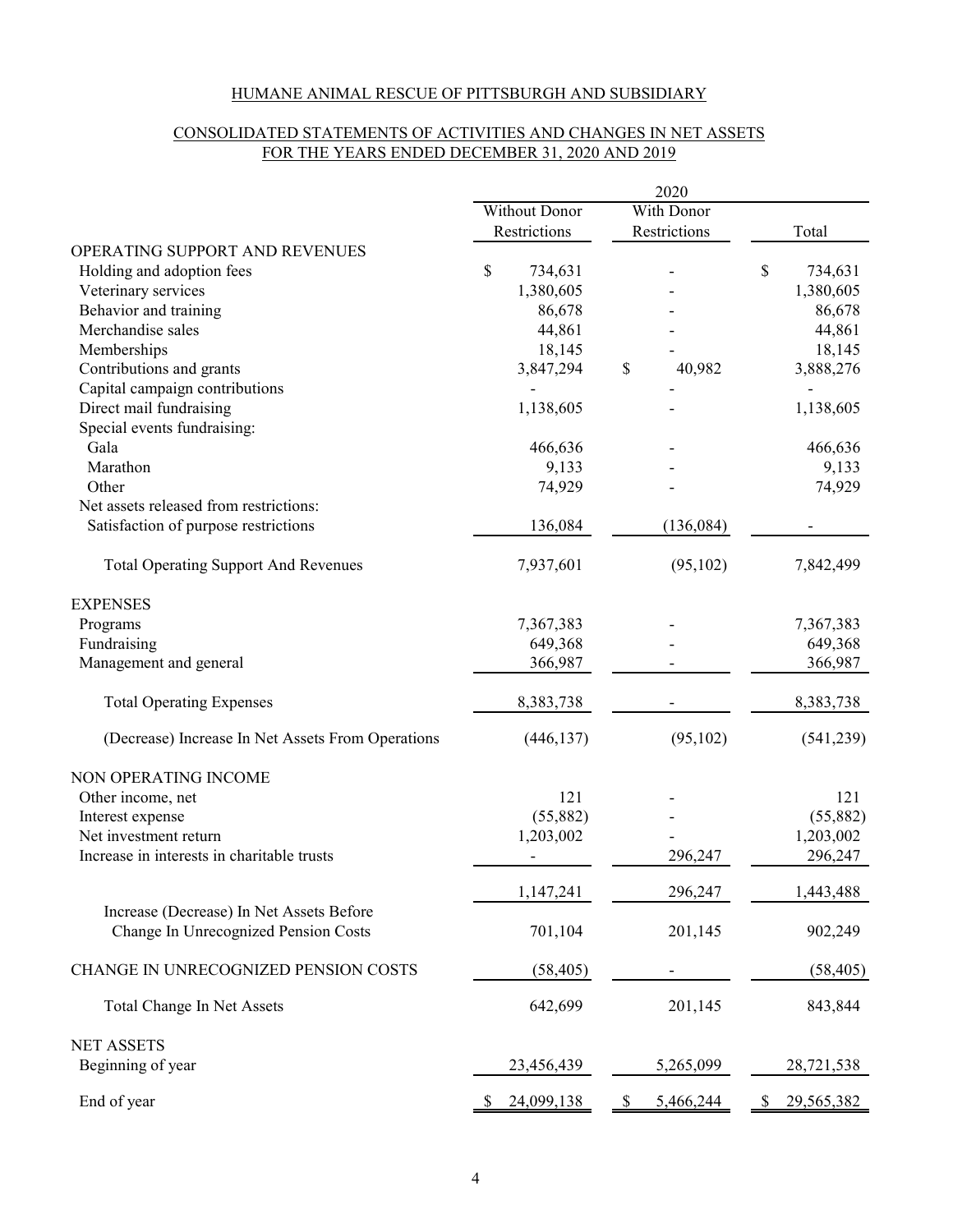|                      | 2019              |                 |
|----------------------|-------------------|-----------------|
| <b>Without Donor</b> | <b>With Donor</b> |                 |
| Restrictions         | Restrictions      | Total           |
|                      |                   |                 |
| \$<br>1,033,307      |                   | \$<br>1,033,307 |
| 1,196,771            |                   | 1,196,771       |
| 166,105              |                   | 166,105         |
| 74,585               |                   | 74,585          |
| 82,885               |                   | 82,885          |
| 3,005,346            | \$<br>291,008     | 3,296,354       |
|                      | 20,558            | 20,558          |
| 1,193,209            |                   | 1,193,209       |
| 691,038              |                   | 691,038         |
| 52,757               |                   | 52,757          |
| 273,930              |                   | 273,930         |
|                      |                   |                 |
| 198,593              | (198, 593)        |                 |
| 7,968,526            | 112,973           | 8,081,499       |
|                      |                   |                 |
| 7,645,984            |                   | 7,645,984       |
| 1,398,361            |                   | 1,398,361       |
| 298,229              |                   | 298,229         |
|                      |                   |                 |
| 9,342,574            |                   | 9,342,574       |
| (1,374,048)          | 112,973           | (1,261,075)     |
|                      |                   |                 |
| 42,868               |                   | 42,868          |
| (55,882)             |                   | (55,882)        |
| 1,357,471            |                   | 1,357,471       |
|                      | 513,624           | 513,624         |
| 1,344,457            | 513,624           | 1,858,081       |
| (29, 591)            | 626,597           | 597,006         |
| (610)                |                   | (610)           |
| (30,201)             | 626,597           | 596,396         |
|                      |                   |                 |
| 23,486,640           | 4,638,502         | 28, 125, 142    |
|                      |                   |                 |
| 23,456,439           | \$5,265,099       | \$28,721,538    |

See notes to consolidated financial statements.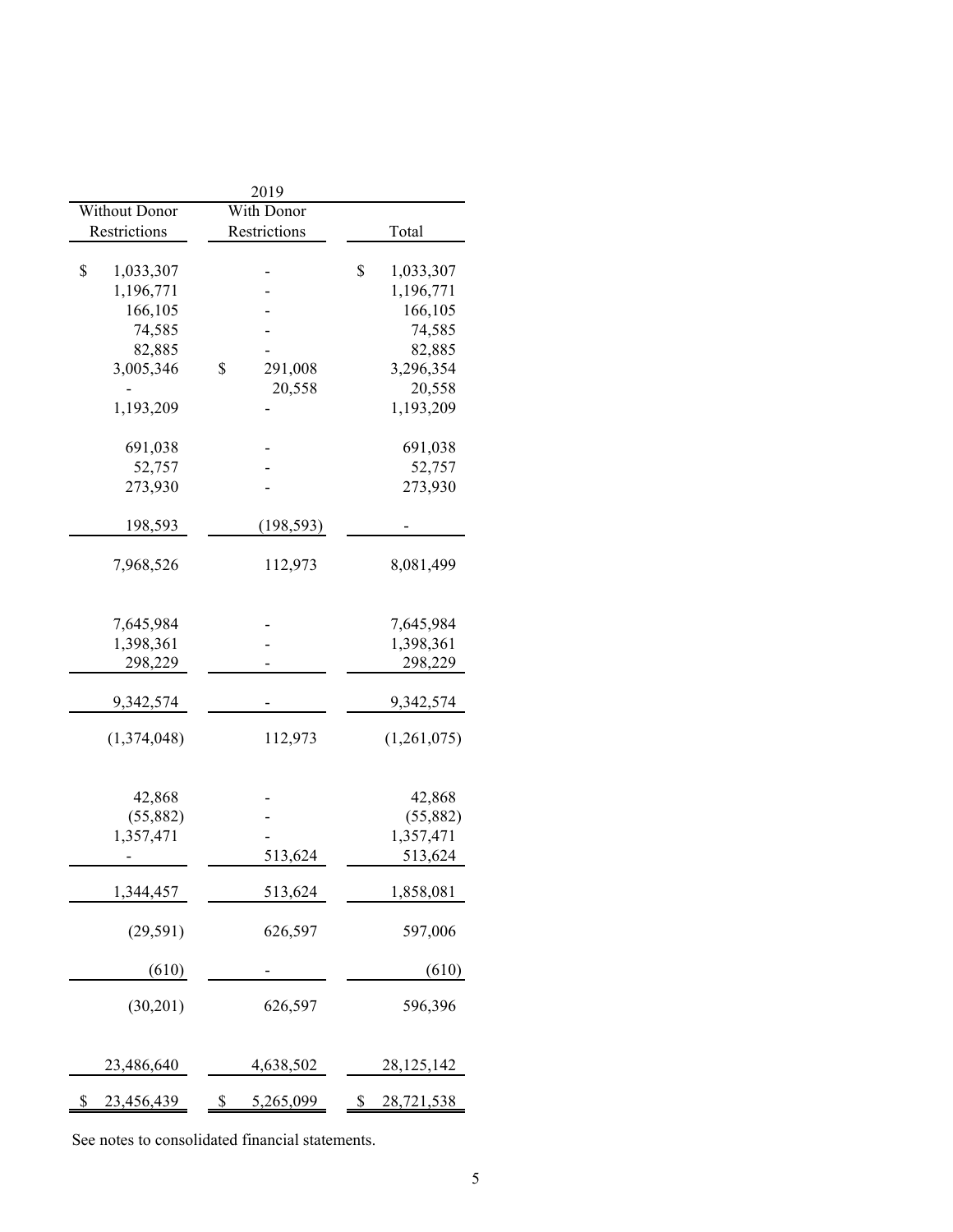# CONSOLIDATED STATEMENT OF FUNCTIONAL EXPENSES FOR THE YEAR ENDED DECEMBER 31, 2020

|                              | Program Services |               |                     |               |                    |                              |
|------------------------------|------------------|---------------|---------------------|---------------|--------------------|------------------------------|
|                              | Shelter          | Clinic        | Humane<br>Education | Investigation | Wildlife<br>Center | Total<br>Program<br>Services |
| Payroll and related expenses | \$3,225,584      | \$<br>875,404 | \$<br>157,431       | \$<br>90,717  | 422,182<br>S       | \$4,771,318                  |
| Supplies                     | 347,234          | 422,968       | 18,213              | 2,433         | 38,466             | 829,314                      |
| <b>Utilities</b>             | 266,733          | 33,083        | 3,440               | 4,036         | 38,927             | 346,219                      |
| Professional fees            | 110,788          | 33,187        | 2,695               | 1,596         | 11,105             | 159,371                      |
| Direct mail                  |                  |               |                     |               |                    |                              |
| IT costs                     | 62,169           | 19,233        | 1,498               | 843           | 3,199              | 86,942                       |
| Insurance                    | 69,959           | 16,857        | 4,412               | 260           | 9,556              | 101,044                      |
| Repairs and maintenance      | 79,868           | 12,176        | 946                 | 946           | 9,684              | 103,620                      |
| Consultants                  | 50,179           | 45,797        | 709                 | 474           | 2,366              | 99,525                       |
| Bad debt expense             |                  |               |                     |               |                    |                              |
| Pension                      | 65,234           |               |                     |               |                    | 65,234                       |
| Community outreach           | 27,890           | 6,829         | 2,134               |               | 2,134              | 38,987                       |
| Miscellaneous                | 34,274           | 2,897         | 374                 | 390           | 1,098              | 39,033                       |
| Gala expense                 |                  |               |                     |               |                    |                              |
| Transportation and fuel      | 19,388           | 1,766         | 516                 | 591           | 1,376              | 23,637                       |
| Outside medical services     | 17,413           | 1,467         |                     |               | 50                 | 18,930                       |
| Fundraisers                  | 984              | 268           | 36                  | 25            | 95                 | 1,408                        |
| Marathon expense             |                  |               |                     |               |                    |                              |
| <b>Bank</b> fees             |                  | 15            |                     |               |                    | 15                           |
| Facilities costs             | 752              | 92            | 9                   | 9             |                    | 862                          |
| Taxes and licenses           | 317              | 39            | 4                   | 4             | 53                 | 417                          |
|                              | 4,378,766        | 1,472,078     | 192,417             | 102,324       | 540,291            | 6,685,876                    |
| Depreciation                 | 550,534          | 65,348        | 6,535               | 6,535         | 52,555             | 681,507                      |
|                              | \$4,929,300      | \$1,537,426   | 198,952<br>S        | 108,859<br>\$ | 592,846<br>\$      | \$7,367,383                  |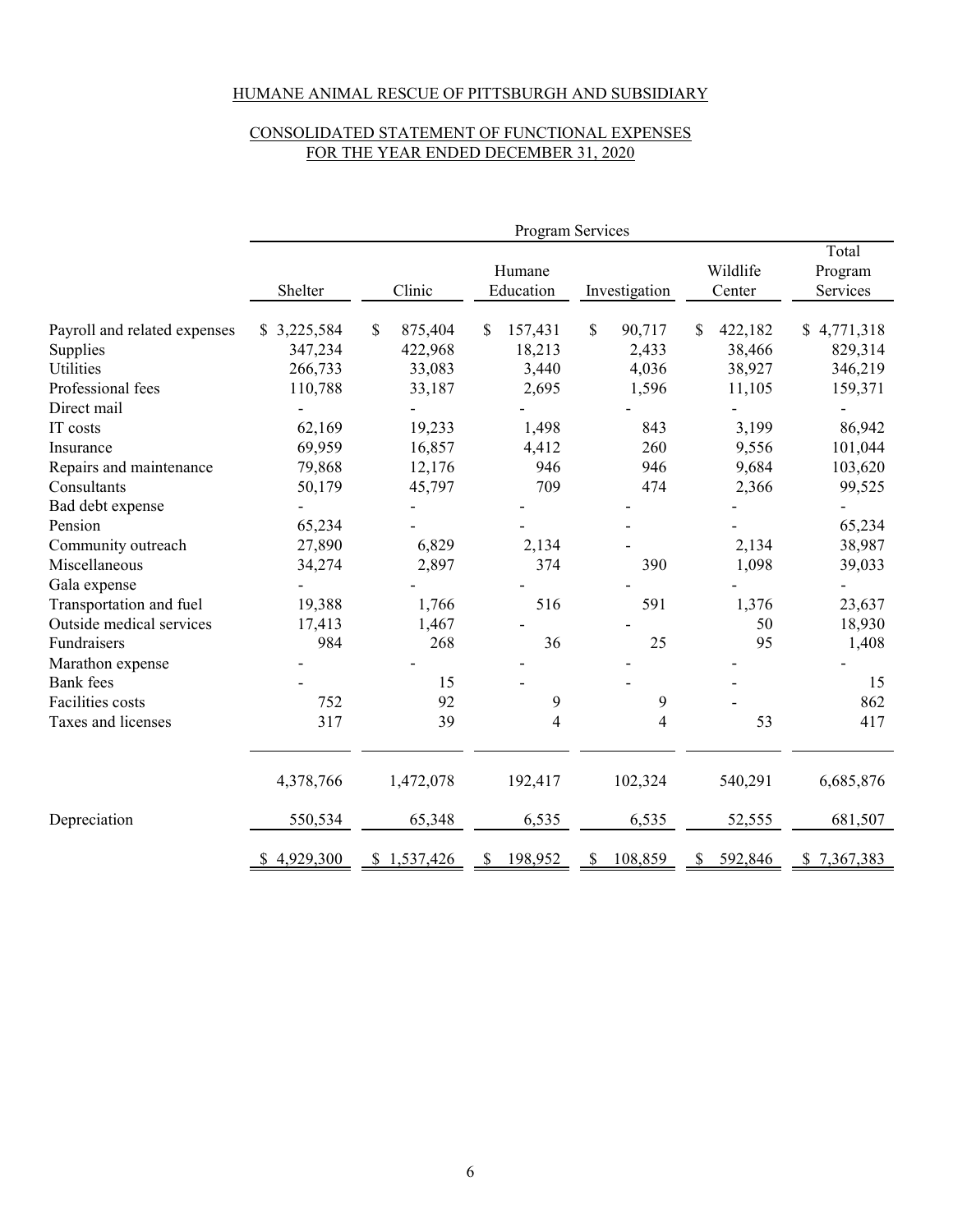| Fund-<br>raising | Management<br>and<br>General | Total<br>Expenses |
|------------------|------------------------------|-------------------|
| \$<br>322,341    | \$<br>222,510                | \$<br>5,316,169   |
| 23,291           | 8,343                        | 860,948           |
| 9,756            | 11,254                       | 367,229           |
| 24,011           | 3,031                        | 186,413           |
| 133,173          |                              | 133,173           |
| 37,276           | 5,599                        | 129,817           |
| 5,121            | 6,889                        | 113,054           |
| 2,838            | 2,838                        | 109,296           |
| 709              | 1,420                        | 101,654           |
|                  | 76,121                       | 76,121            |
|                  |                              | 65,234            |
| 4,695            |                              | 43,682            |
| 1,638            | 2,419                        | 43,090            |
| 36,527           |                              | 36,527            |
| 1,038            | 351                          | 25,026            |
|                  |                              | 18,930            |
| 16,048           | $\overline{2}$               | 17,458            |
| 11,213           |                              | 11,213            |
|                  | 6,505                        | 6,520             |
| 78               | 27                           | 967               |
| 11               | 74                           | 502               |
| 629,764          | 347,383                      | 7,663,023         |
| 19,604           | 19,604                       | 720,715           |
| 649,368          | \$<br>366,987                | \$<br>8,383,738   |

See notes to consolidated financial statements.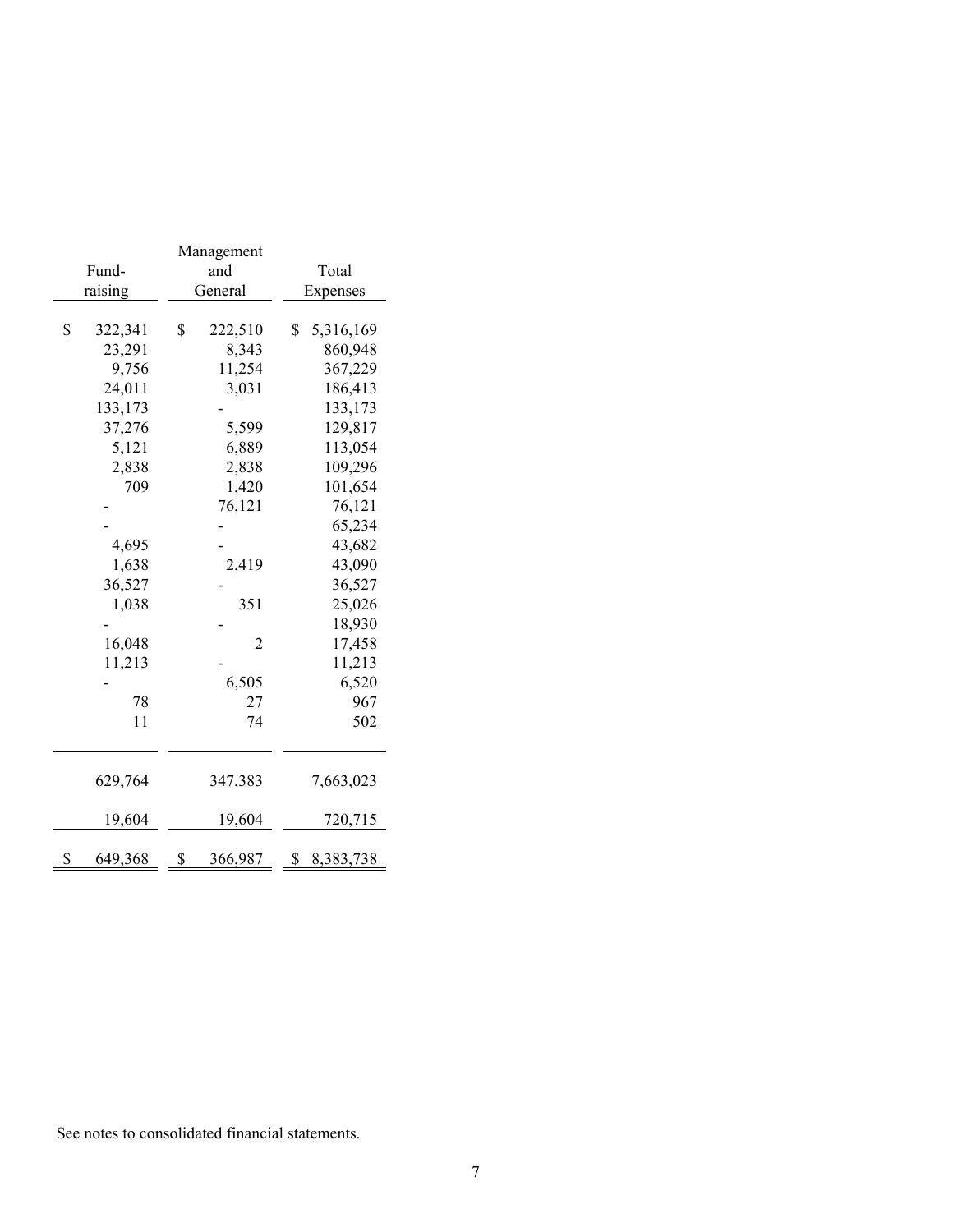# CONSOLIDATED STATEMENT OF FUNCTIONAL EXPENSES FOR THE YEAR ENDED DECEMBER 31, 2019

|                              | Program Services |               |                     |               |                    |                              |
|------------------------------|------------------|---------------|---------------------|---------------|--------------------|------------------------------|
|                              | Shelter          | Clinic        | Humane<br>Education | Investigation | Wildlife<br>Center | Total<br>Program<br>Services |
| Payroll and related expenses | \$3,251,347      | 797,712<br>\$ | 140,649<br>S.       | \$<br>103,214 | 415,053<br>S       | \$4,707,975                  |
| Supplies                     | 430,928          | 420,585       | 17,495              | 1,300         | 63,248             | 933,556                      |
| Direct mail                  |                  |               |                     |               |                    |                              |
| Utilities                    | 270,174          | 33,619        | 3,540               | 3,924         | 38,947             | 350,204                      |
| Gala expense                 |                  |               |                     |               |                    |                              |
| Community outreach           | 112,428          | 28,299        | 8,843               |               | 10,266             | 159,836                      |
| Fundraisers                  |                  |               |                     |               |                    |                              |
| Professional fees            | 109,626          | 26,772        | 3,185               | 1,659         | 11,124             | 152,366                      |
| Consultants                  | 83,989           | 71,758        | 1,849               | 219           | 1,098              | 158,913                      |
| IT costs                     | 56,661           | 16,890        | 1,642               | 896           | 5,694              | 81,783                       |
| Pension                      | 110,376          |               |                     |               |                    | 110,376                      |
| Repairs and maintenance      | 75,925           | 6,584         | 1,372               | 871           | 12,114             | 96,866                       |
| Insurance                    | 44,944           | 6,508         | 2,644               | 403           | 7,219              | 61,718                       |
| Miscellaneous                | 30,259           | 5,170         | 589                 | 298           | 11,793             | 48,109                       |
| Transportation and fuel      | 23,663           | 1,896         | 1,430               | 2,070         | 8,186              | 37,245                       |
| Marathon expense             |                  |               |                     |               |                    |                              |
| Taxes and licenses           | 13,274           | 1,239         | 228                 | 75            | 204                | 15,020                       |
| Outside medical services     | 9,970            | 500           | 120                 | 912           | 365                | 11,867                       |
| Facilities costs             | 6,607            | 1,658         | 29                  |               | 108                | 8,402                        |
| <b>Bank</b> fees             |                  |               |                     |               | 15                 | 15                           |
| Bad debt expense             |                  |               |                     |               |                    |                              |
|                              | 4,630,171        | 1,419,190     | 183,615             | 115,841       | 585,434            | 6,934,251                    |
| Depreciation                 | 582,071          | 69,642        | 6,964               | 6,964         | 46,092             | 711,733                      |
|                              | \$5,212,242      | \$1,488,832   | 190,579<br>S        | 122,805<br>S. | 631,526<br>\$      | \$7,645,984                  |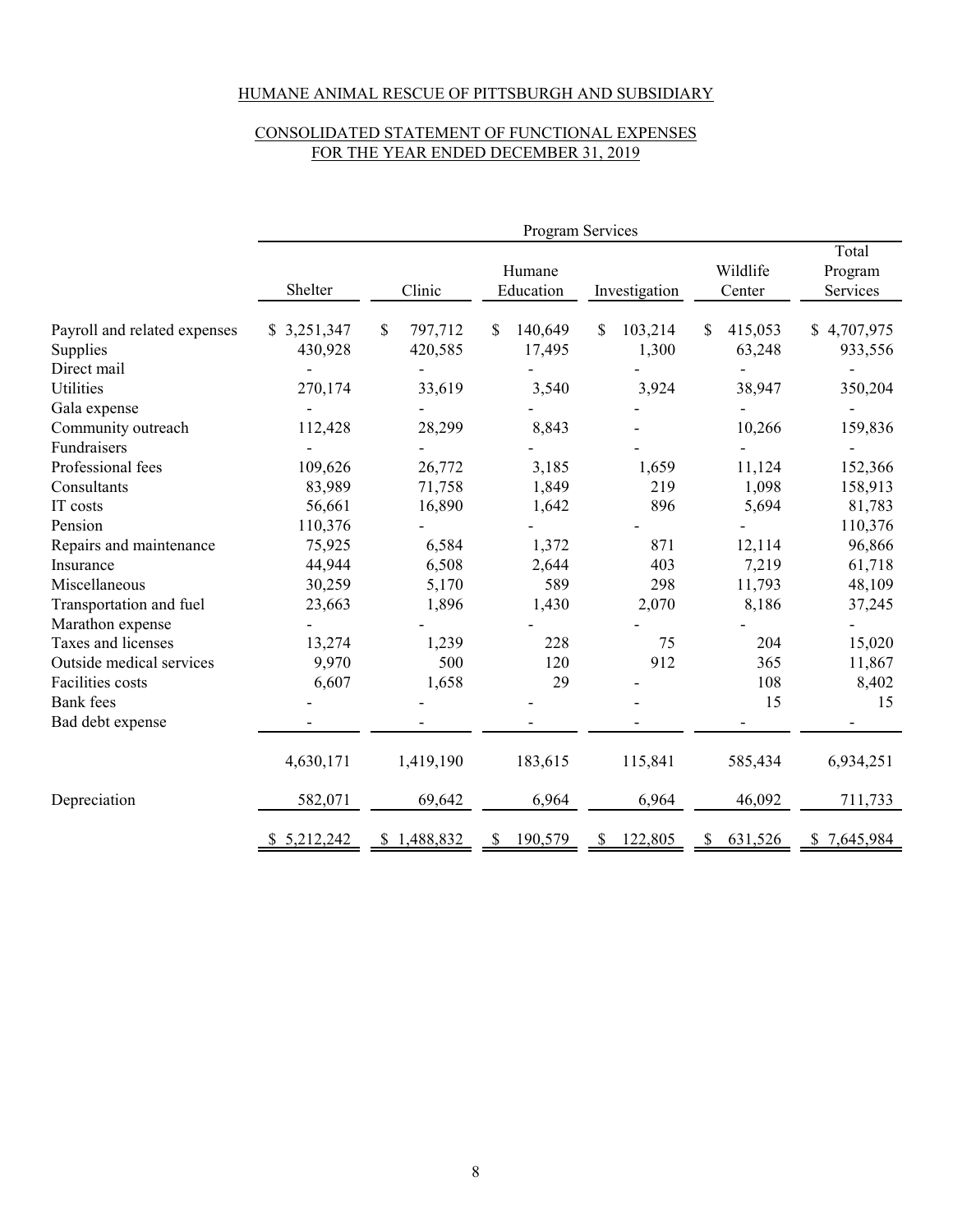|                 |    | Management |    |           |
|-----------------|----|------------|----|-----------|
| Fund-           |    | and        |    | Total     |
| raising         |    | General    |    | Expenses  |
|                 |    |            |    |           |
| \$<br>287,522   | \$ | 219,049    | \$ | 5,214,546 |
| 22,281          |    | 13,014     |    | 968,851   |
| 499,371         |    |            |    | 499,371   |
| 10,230          |    | 11,203     |    | 371,637   |
| 254,405         |    |            |    | 254,405   |
| 20,194          |    |            |    | 180,030   |
| 178,227         |    |            |    | 178,227   |
| 18,867          |    | 3,029      |    | 174,262   |
| 617             |    | 659        |    | 160,189   |
| 39,235          |    | 5,365      |    | 126,383   |
|                 |    |            |    | 110,376   |
| 2,610           |    | 2,610      |    | 102,086   |
| 2,625           |    | 4,033      |    | 68,376    |
| 1,978           |    | 8,581      |    | 58,668    |
| 1,180           |    | 452        |    | 38,877    |
| 37,505          |    |            |    | 37,505    |
| 561             |    | 668        |    | 16,249    |
|                 |    |            |    | 11,867    |
| 61              |    | 763        |    | 9,226     |
|                 |    | 7,911      |    | 7,926     |
|                 |    |            |    |           |
|                 |    |            |    |           |
| 1,377,469       |    | 277,337    |    | 8,589,057 |
|                 |    |            |    |           |
| 20,892          |    | 20,892     |    | 753,517   |
|                 |    |            |    |           |
| \$<br>1,398,361 | \$ | 298,229    | \$ | 9,342,574 |

See notes to consolidated financial statements.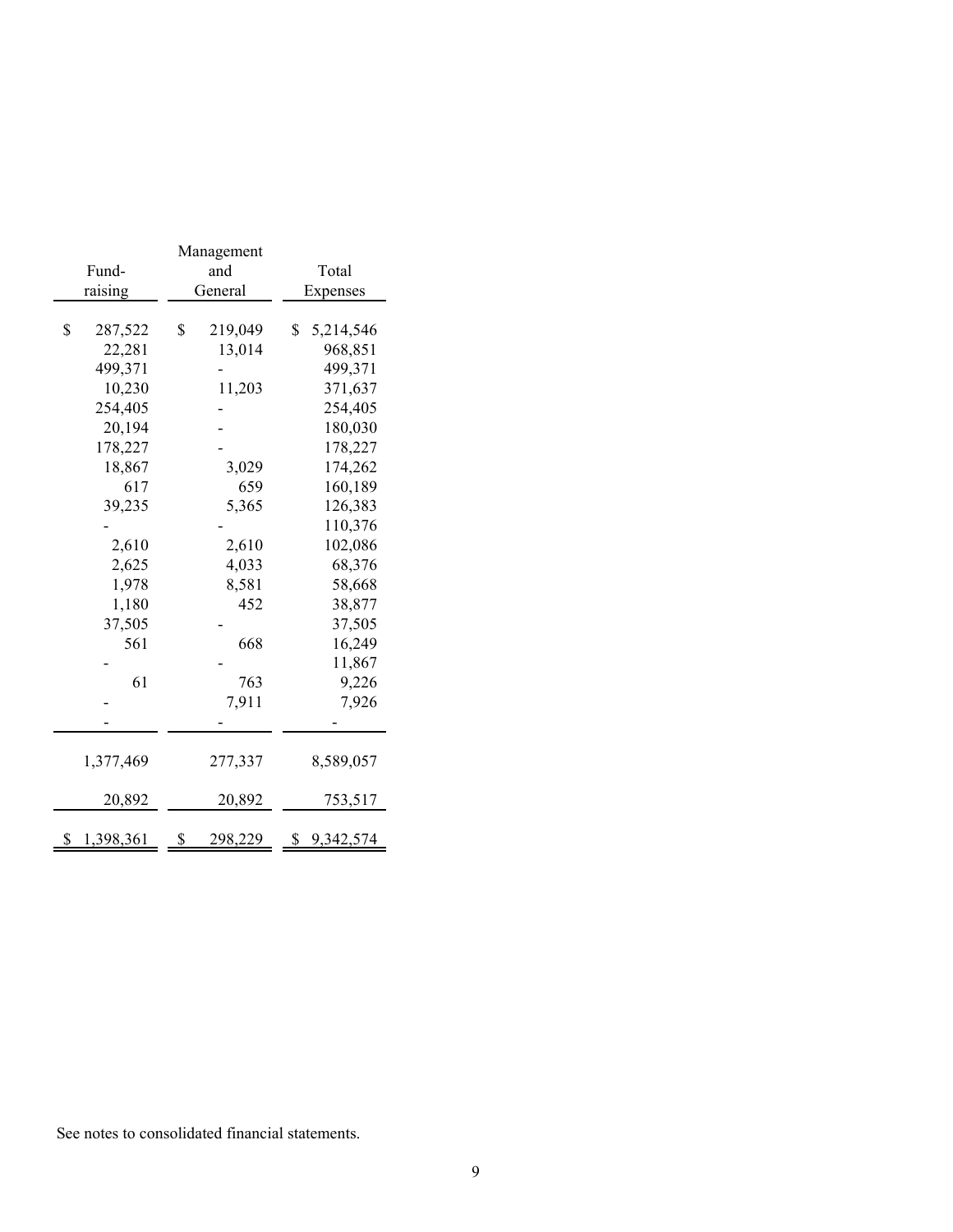# CONSOLIDATED STATEMENTS OF CASH FLOWS FOR THE YEARS ENDED DECEMBER 31, 2020 AND 2019

|                                                                     | 2020         | 2019                 |
|---------------------------------------------------------------------|--------------|----------------------|
| CASH FLOWS FROM OPERATING ACTIVITIES                                |              |                      |
| Change in net assets                                                | \$ 843,844   | \$596,396            |
| Adjustments to reconcile change in net assets                       |              |                      |
| to net cash used in operating activities:                           |              |                      |
| Contributions restricted for long-term purposes                     |              | (20, 558)            |
| Net realized and unrealized gain on investments (Note 4)            | (1,105,992)  | (1,204,560)          |
| Net change in charitable trusts                                     | (296, 247)   | (513, 015)           |
| Depreciation                                                        | 720,715      | 753,517              |
| Bad debt expense                                                    | (76, 121)    |                      |
| Amortization of deferred financing costs through interest expense   | 55,870       | 55,870               |
| Net pension benefit cost                                            | 36,407       | (33,399)             |
| Changes in assets and liabilities:                                  |              |                      |
| Accounts, contributions and pledges receivable                      | (135, 448)   | 14,719               |
| Inventory                                                           | 61,610       | 63,060               |
| Prepaid and other assets                                            | 7,811        | 118,818              |
| Accounts payable                                                    | (10, 541)    | (525,400)            |
| Accrued pension and other liabilities                               | (222, 882)   | 139,971              |
| Net Cash Used In Operating Activities                               | (120, 974)   | (554, 581)           |
| CASH FLOWS FROM INVESTING ACTIVITIES                                |              |                      |
| Purchases of property and equipment                                 | (44, 550)    | (250, 054)           |
| Purchases of investments                                            | (1,032,986)  | (911,368)            |
| Proceeds from sales of investments                                  | 1,034,187    | 915,229              |
| Net Cash Used In Investing Activities                               | (43,349)     | (246, 193)           |
| CASH FLOWS FROM FINANCING ACTIVITIES                                |              |                      |
| Contributions restricted for long-term purposes                     |              | 20,558               |
| Net Cash Provided By Financing Activities                           |              | 20,558               |
| Net Decrease In Cash And Cash Equivalents                           | (164, 323)   | (780, 216)           |
| CASH AND CASH EQUIVALENTS                                           |              |                      |
| Beginning of year                                                   | 789,277      | 1,569,493            |
| End of year                                                         | \$ 624,954   | 789,277              |
| SUPPLEMENTAL DISCLOSURE OF CASH FLOW INFORMATION                    |              |                      |
| Cash paid during the year for interest                              | 55,882<br>\$ | 55,882<br>S.         |
| SUPPLEMENTAL SCHEDULE OF NONCASH INVESTING AND FINANCING ACTIVITIES |              |                      |
| Deferred pension cost                                               | 58,405<br>\$ | 610<br>$\frac{8}{2}$ |
| During the year ended December 31, 2020, the Organization financed  |              |                      |

a vehicle addition for approximately \$46,000.

See notes to consolidated financial statements.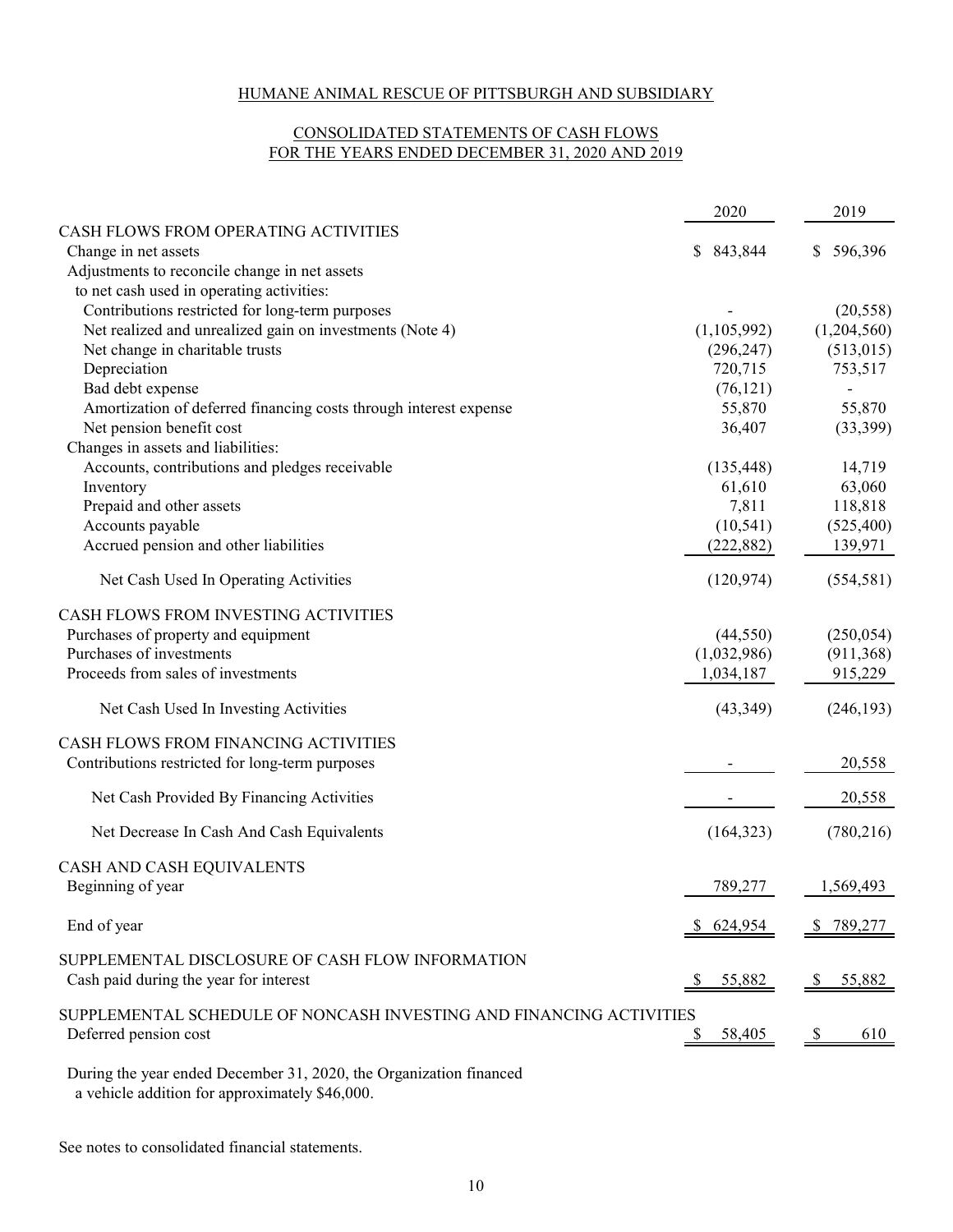# NOTES TO CONSOLIDATED FINANCIAL STATEMENTS DECEMBER 31, 2020 AND 2019

#### NOTE 1 - ORGANIZATION

On September 29, 2016, the governing bodies of the Animal Rescue League of Western Pennsylvania, Inc. (ARL) and the Western Pennsylvania Humane Society (WPHS) each approved a plan of merger between ARL and WPHS. Effective December 31, 2016, the merger formed one of the largest open-door shelters in Pennsylvania. The merged organization now provides greater efficiency in animal care processes and staff training, and is bringing best practices to one organization, which is now able to save and serve more animals. On May 16, 2017, the governing board filed documents to change the name of the organization to Humane Animal Rescue. In March 2021, the name of the organization was amended by the governing board to become Humane Animal Rescue of Pittsburgh (HARP).

HARP operates facilities that provide humane care for stray animals and animals turned in by the public. Primary services provided include domestic animal holding, adoption and veterinary care. Low-cost veterinary services, kennel services, animal burial services and education support are also provided to the general public. HARP also operates the HARP Wildlife Center, which treats and later releases injured wildlife and provides educational services.

### NOTE 2 - SUMMARY OF SIGNIFICANT ACCOUNTING POLICIES

A summary of significant account policies consistently applied by management in the preparation of the accompanying financial statements follows:

Principles of Consolidation - The accompanying consolidated financial statements include the accounts of HARP and its subsidiary, ARL Forever Home, Inc. (Forever Home), collectively known as HARP (the Organization). Forever Home is a 501 supporting organization under the control of HARP established in relation to the new markets tax credit transactions described in Note 14. Intercompany transactions and balances have been eliminated during consolidation.

Basis of Presentation - The consolidated financial statements have been prepared on the accrual basis of accounting in accordance with U.S. GAAP. The activities of HARP are separated into operating and nonoperating categoriesin the consolidated statements of activities and changes in net assets. The nonoperating category includes interest expense, net investment return and changes in interests in charitable trusts.

Use of Estimates - The preparation of consolidated financial statements in conformity with U.S. GAAP requires management to make estimates and assumptions that affect the reported amounts of assets and liabilities and disclosure of contingent assets and liabilities at the date of the consolidated financial statements and the reported amounts of revenue and expenses during the reporting period. Actual results could differ from those estimates.

Net Assets - Net assets, revenues, gains and losses are classified based on the existence or absence of donoror grantor-imposed restrictions. Accordingly, net assets and changes therein are classified and reported as follows:

> Net Assets Without Donor Restrictions - Net assets available for use in general operations and not subject to donor- (or certain grantor-) imposed restrictions.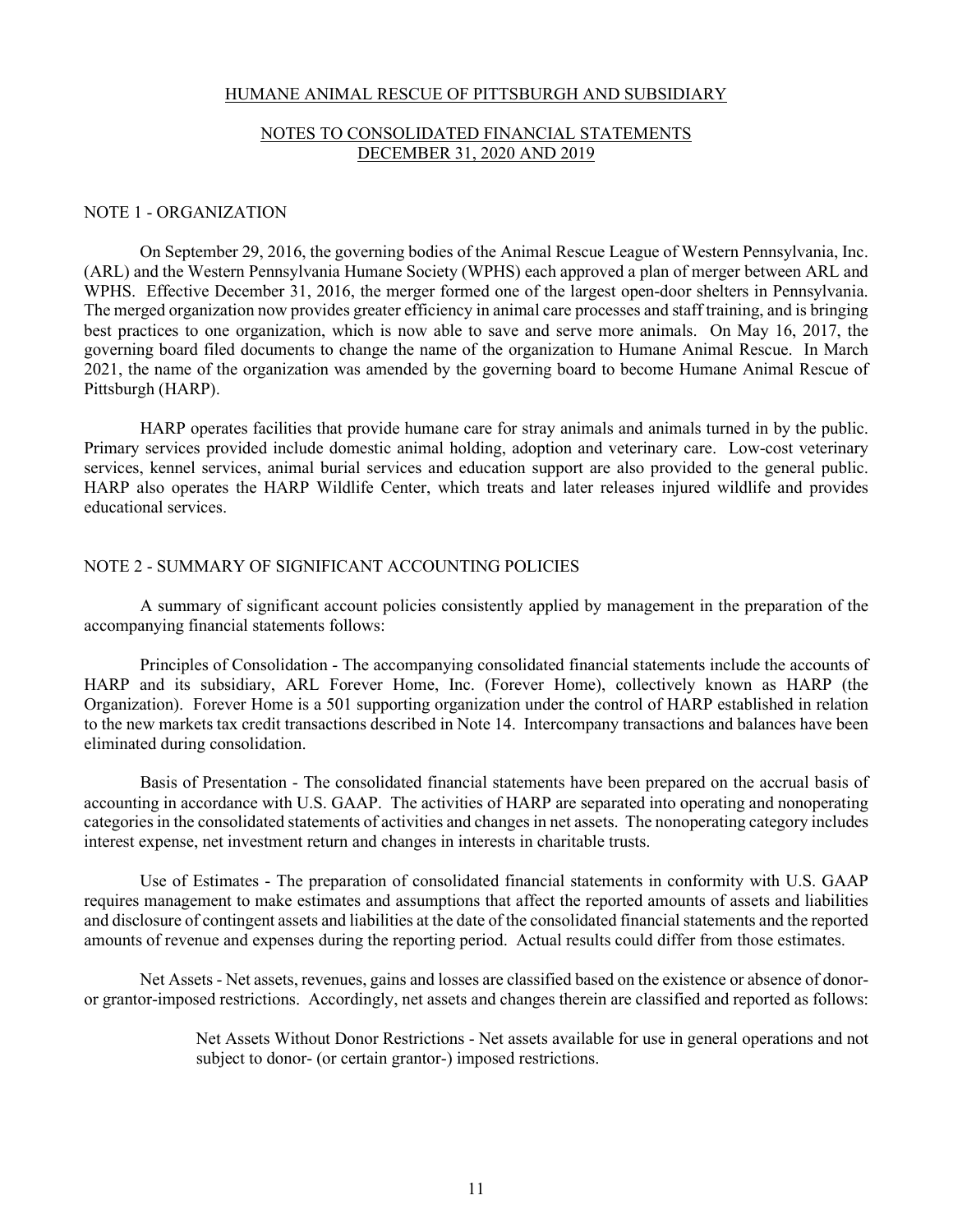# NOTES TO CONSOLIDATED FINANCIAL STATEMENTS DECEMBER 31, 2020 AND 2019

#### NOTE 2 - SUMMARY OF SIGNIFICANT ACCOUNTING POLICIES (Continued)

Net Assets With Donor Restrictions - Net assets subject to donor- (or certain grantor-) imposed restrictions. Some donor-imposed restrictions are temporary in nature, such as those that will be met by the passage of time or other events specified by the donor. Other donor-imposed restrictions are perpetual in nature, where the donor stipulates that resources be maintained in perpetuity. HARP reports contributions restricted by donors as increases in net assets without donor restrictions if the restrictions expire (that is, when a stipulated time restriction ends or a purpose restriction is accomplished) in the reporting period in which the revenue is recognized. All other donorrestricted contributions are reported as increases in net assets with donor restrictions, depending on the nature of the restrictions. When a restriction expires, net assets with donor restrictions are reclassified to net assets without donor restrictions and reported in the consolidated statements of activities and changes in net assets as net assets released from restrictions.

Contract Revenue and Cost Recognition - Revenue, including holding and adoption fees and veterinary services, is recognized when earned. Contract revenue, primarily from the City of Pittsburgh (Note 11), is recognized when earned under terms of the contract. The Organization generally enters into contracts with customers to provide clinical and veterinary services, as well as adoption services and behavioral training classes. Within these contracts, there can sometimes be multiple services provided. Since the organization provides such ancillary services simultaneously, these services are not considered to be distinct within the context of the contract and do not represent separate performance obligations.

A performance obligation is satisfied when the Organization transfers control of the underlying good or service to its client. For certain services, the Organization requires upfront payments before the service is completed. For other services, the Organization charges the customer at the time of check out after providing the service. In either circumstance, the Organization is considered to have transferred a service at a point in time, and therefore recognizes revenue at the point in time at which the performance obligation is considered to be satisfied.

Contributions - Contributions are recognized when cash, securities or other assets, an unconditional promise to give or notification of a beneficial interest is received. Conditional promises to give - that is, those with a measurable performance or other barrier and a right of return - are not recognized until the conditions on which they depend have been met. Conditional contributions for which donor-imposed conditions and restrictions are met within the same reporting period are presented as net assets without donor restrictions. As of December 31, 2020 and 2019, HARP did not have any conditional promises to give outstanding for which the conditions had not yet been met.

Donated Services - Contributed services are measured at fair value and consist primarily of donated professional services. In addition, many individuals volunteer time and perform a variety of tasks that assist HARP, including working independently with the animals, working hands-on with under-socialized pets and helping to successfully place them in adoptive homes, as well as helping to keep the animals' living quarters clean. These services do not meet the criteria for recognition in the consolidated statements of activities and changes in net assets.

Cash and Cash Equivalents - HARP considers all highly liquid investments with an initial maturity of three months or less to be cash equivalents. Certificates of deposit held for investments that are not debt securities are included in investments. HARP maintains its cash in bank deposit accounts, which at times may be in excess of the Federal Deposit Insurance Corporation insurance limit. HARP does not believe it is exposed to any significant credit risk on cash.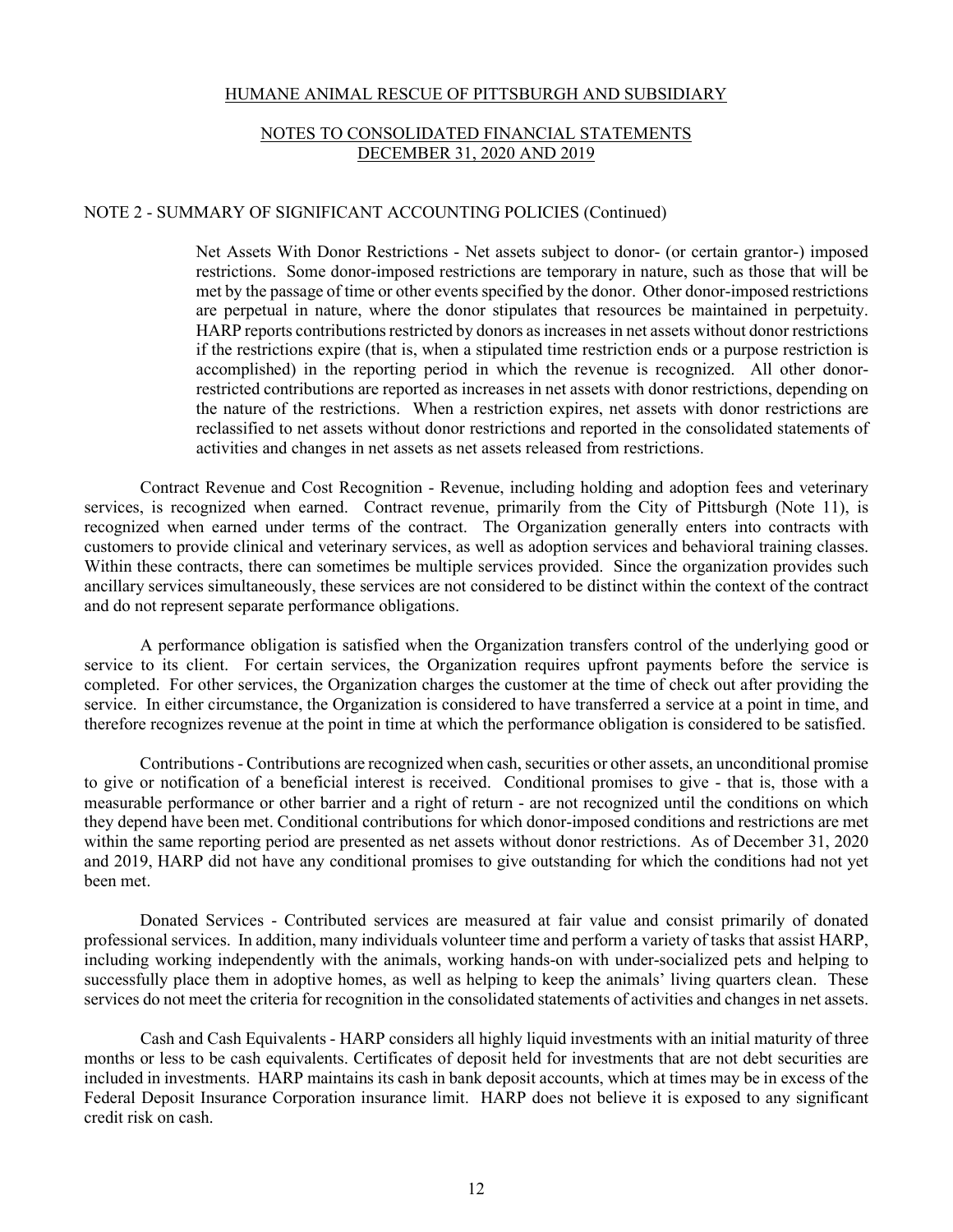# NOTES TO CONSOLIDATED FINANCIAL STATEMENTS DECEMBER 31, 2020 AND 2019

#### NOTE 2 - SUMMARY OF SIGNIFICANT ACCOUNTING POLICIES (Continued)

Accounts and Contributions Receivable - Accounts and contributions receivable consist primarily of contract revenue, unconditional promises to give and capital campaign pledges receivable. Management assesses the need for an allowance for doubtful accounts based on review of outstanding receivables and collection history. No allowance was considered necessary at December 31, 2020 or 2019.

Pledges receivable are due as follows as of December 31:

|                                                                     |   | 2020             |  | 2019              |
|---------------------------------------------------------------------|---|------------------|--|-------------------|
| Receivable in less than one year<br>Receivable in one to five years | S | 74,964<br>20,000 |  | 112,160<br>30,000 |
|                                                                     |   | 94,964           |  | 142,160           |

Management assesses the net present value of future pledges receivable on an annual basis. No discount was applied for the years ended December 31, 2020 and 2019 because HARP believes a discount is immaterial to the consolidated financial statements.

Inventory - Inventory is stated at the lower of cost or net realizable value, with cost determined by the firstin, first-out method, and consists principally of gift shop items held for sale and supplies used in the operation of the kennel and veterinary clinic.

Investments - Investments are reported at their fair values. The fair values of money market funds and real estate approximate their cost. Investments in common stocks, government/corporate obligations, mutual funds and real assets with readily determinable fair values are stated at fair value, primarily based on quoted market prices.

Interests in charitable trusts are reported at the fair value of HARP's beneficial interest in the underlying trust assets. Management determines and monitors the fair value of the trust interests based on the fair value of underlying trust assets as provided by the trustees.

Net investment return is reported in the consolidated statements of activities and changes in net assets and consists of interest and dividend income and realized and unrealized gains and losses, less external investment expenses.

Risks and Uncertainties - HARP's investments are exposed to various risks, such as interest rate, market and credit risks. Due to the level of risk associated with these investments and the level of uncertainty related to changes in the value of these investments, it is at least reasonably possible that changes in the near term could materially affect the amounts reported in the consolidated financial statements.

Property and Equipment - Property and equipment are recorded at cost. Depreciation is provided on the straight-line method based on the estimated useful lives ranging from three years for certain equipment to 40 years for buildings and improvements. Maintenance and repairs not considered to extend the useful lives of assets are charged to expense as incurred. Expenditures for additions and improvements are capitalized. The cost of property sold or retired and the related accumulated depreciation are eliminated from the accounts and the resulting gain or loss is reflected in non-operating income.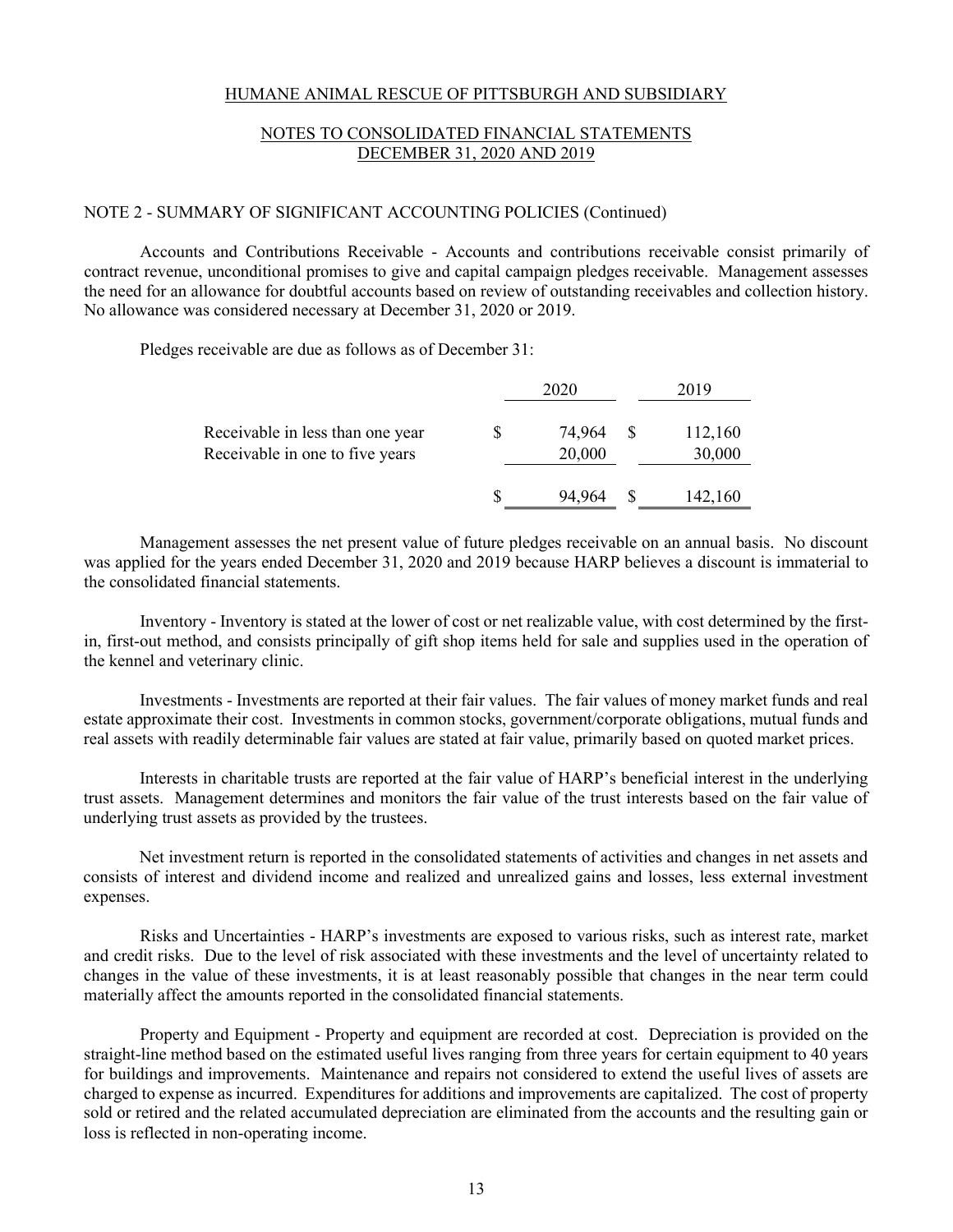# NOTES TO CONSOLIDATED FINANCIAL STATEMENTS DECEMBER 31, 2020 AND 2019

#### NOTE 2 - SUMMARY OF SIGNIFICANT ACCOUNTING POLICIES (Continued)

Management evaluates the recoverability of the investment in long-lived assets on an ongoing basis and recognizes any impairment in the year of determination. No impairment charge was recorded during the years ended December 31, 2020 or 2019.

Allocation of Functional Expenses - The costs of providing the various programs and other activities have been summarized on a functional basis in the consolidated statements of activities and changes in net assets. The consolidated statements of functional expenses present the natural classification detail of expenses by function. Accordingly, certain costs have been allocated among the programs and supporting services benefited. Specific expenses that are readily identifiable to a single program or activity are charged directly to that function. The consolidated financial statements report certain categories of expenses that are attributed to more than one program or supporting function, therefore expenses require allocation on a reasonable basis that is consistently applied. The expenses that are allocated include occupancy, depreciation and amortization, which are allocated on a square footage basis, as well as salaries and wages, benefits, payroll taxes, professional services, office expenses, information technology, interest, insurance and other, which are allocated on the basis of estimates of time-and-effort.

Tax-Exempt Status - HARP and Forever Home have been classified as tax-exempt nonprofit organizations under Section 501(c)(3) of the Internal Revenue Code, however certain activities of the Organization are deemed to be taxable. These activities generated losses in 2020 and 2019; accordingly, no provision for federal income tax is required.

At December 31, 2020 and 2019, HARP has federal net operating loss carryforwards of approximately \$4,884,000 available to offset any future taxable income through 2040. A valuation allowance has been recorded for the full amount of the benefit of net operating losses because of uncertainty about generating future taxable income.

The Financial Accounting Standards Board (FASB) Accounting Standards Codification on Income Taxes clarifies recognition, measurement, presentation and disclosure relating to uncertain tax positions. HARP evaluates uncertain tax positions for recognition by determining whether evidence indicates it is more likely than not that a position will be sustained if examined by taxing authorities. As of December 31, 2020 and 2019, HARP is unaware of any uncertain tax positions. HARP and Forever Home are no longer subject to Internal Revenue Service examinations of their respective tax returns for years before 2017.

Recently Issued Accounting Pronouncements - In February 2016, the FASB issued Accounting Standards Update (ASU) 2016-02 Leases (Topic 842) (ASU 2016-02), the result of a joint project of the FASB and the International Accounting Standards Board (IASB) to increase transparency and comparability among organizations by recognizing lease assets and lease liabilities on the statement of financial position and disclosing key information about leasing arrangements. The amendments require a lessee to recognize a liability to make lease payments (lease liability) and a right-of-use asset representing its right to use the underlying asset for the lease term initially measured at the present value of the lease payments. The lessee should also include payments to be made on an optional lease extension if the company is reasonably certain that the extension will be exercised when measuring the asset and liability. Organizations will be permitted to make an accounting policy election to not recognize leases with a term of 12 months or less. In July 2018, the FASB issued ASU 2018-11 Leases (Topic 842): Targeted Improvements, which provides for an additional optional transition method, allowing the initial application of the guidance with recognition of a cumulative-effect adjustment to the opening balance of net assets in the period of adoption. This ASU is effective for annual reporting periods beginning after December 15, 2021, with early application permitted. HARP is assessing the impact that ASU 2016-02 will have on its consolidated financial statements and related disclosures.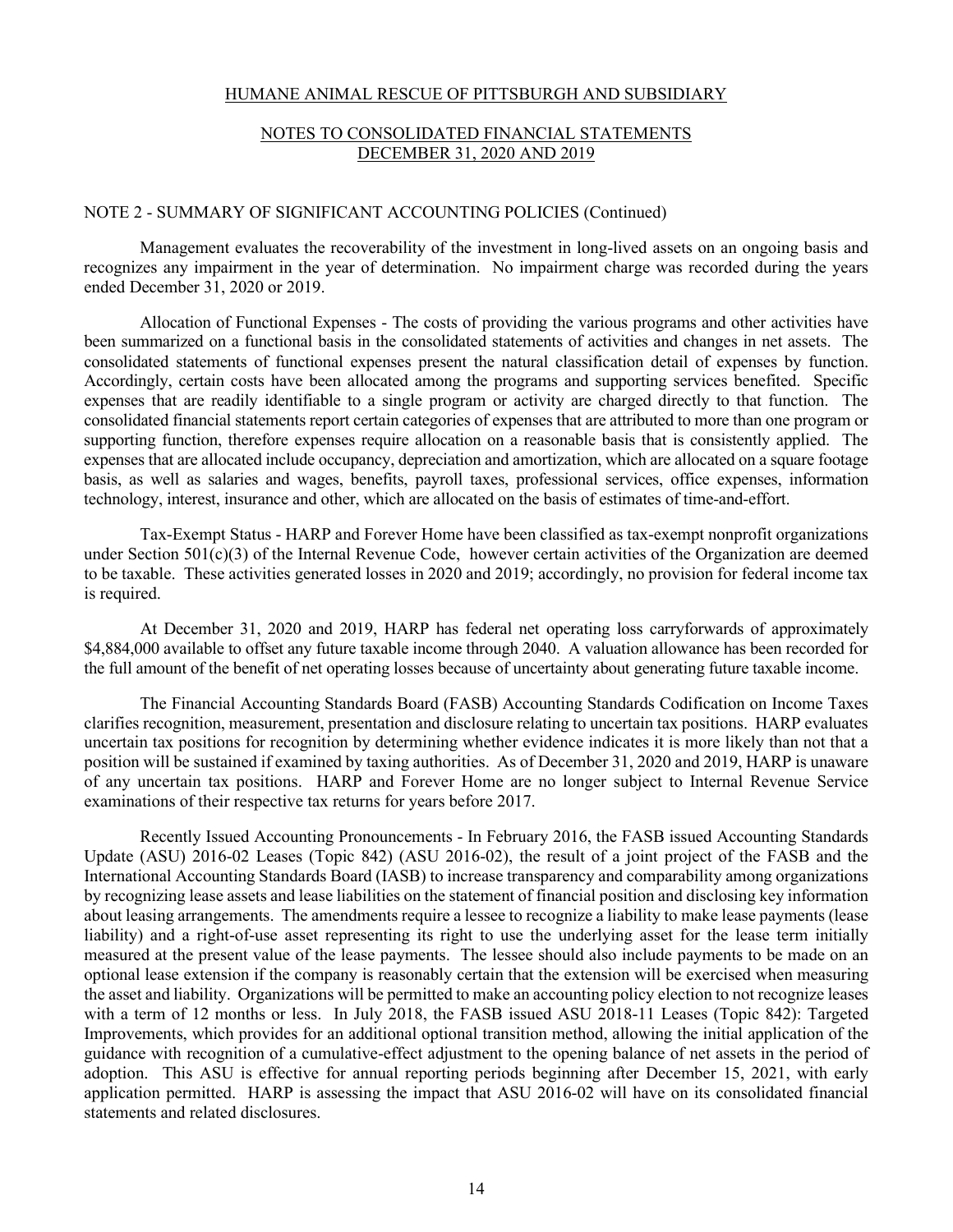# NOTES TO CONSOLIDATED FINANCIAL STATEMENTS DECEMBER 31, 2020 AND 2019

### NOTE 2 - SUMMARY OF SIGNIFICANT ACCOUNTING POLICIES (Continued)

In August 2018, the FASB issued ASU 2018-14, Compensation-Retirement Benefits-Defined Benefit Plans-General (Topic 715-20): Disclosure Framework-Changes to the Disclosure Requirements for Defined Benefit Plans (ASU 2018-14), which modifies the disclosure requirements for defined benefit pension plans and other postretirement plans. ASU 2018-14 is effective for fiscal years ending after December 15, 2021, with early adoption permitted. HARP is assessing the impact that ASU 2018-14 will have on its consolidated financial statements and related disclosures.

In March 2020, FASB issued ASU No. 2020-04, Reference Rate Reform: Facilitation of the Effects of Reference Rate Reform on Financial Reporting (ASU 2020-04), which provides for optional expedients and exceptions for applying generally accepted accounting principles to contract modifications and hedging relationships, subject to meeting certain criteria, that reference the London Interbank Offered Rate (LIBOR) or another reference rate expected to be discontinued. The standard provides for several optional expedients for contracts and agreements that are modified because of reference rate reform, which do not require additional analysis at the time of adoption. To qualify for the optional expedients for contract modifications, other terms being concurrently modified in an entity's contract(s) need to be related to the replacement of a reference rate because of reference rate reform. ASU 2020-04 includes guidance and examples for identifying when changes to the terms of the contract are related to the replacement of a reference rate and are eligible for the optional expedients. The standard requires that all elected expedients must be applied consistently to all eligible contract modifications within that Topic or Industry Subtopic. An entity may elect to apply the amendments for contract modifications by Topic or Industry Subtopic as of any date from the beginning of an interim period that includes or is subsequent to March 12, 2020, or prospectively from a date within an interim period that includes or is subsequent to March 12, 2020, up to the date that the financial statements are available to be issued, through December 31, 2022. HARP is assessing the impact that ASU 2020-04 will have on its consolidated financial statements and related disclosures.

In September 2020, the FASB issued ASU No. 2020-07, Not-for-Profit Entities (Topic 958): Presentation and Disclosures by Not-for-Profit Entities for Contributed Nonfinancial Assets (ASU 2020-07), which provides for certain changes to the presentation and disclosure of nonfinancial assets for not-for-profit entities. The standard will require separate presentation of contributed nonfinancial assets, apart from contributed cash and other financial assets, and will require additional disclosures about the nature, type, fair value measurement, usage, and donorimposed restrictions for any contributed nonfinancial assets. ASU 2020-07 is effective for fiscal years ending after June 15, 2021, to be applied on a retrospective basis with early adoption permitted. HARP is assessing the impact that ASU 2020-07 will have on its consolidated financial statements and related disclosures.

### NOTE 3 - AVAILABILITY AND LIQUIDITY

HARP's cash flows have seasonal variations during the year attributable to the timing of contributions, events and animal population. HARP receives a significant amount of contributions restricted by donors to be used in accordance with the associated time or purpose restriction. For the years ended December 31, 2020 and 2019, restricted contributions of approximately \$27,000 and \$197,000, respectively, were received, of which approximately \$27,000 and \$100,000, respectively, was included in financial assets available to meet cash needs for general expenditures within one year, as the donor restrictions are expected to be met.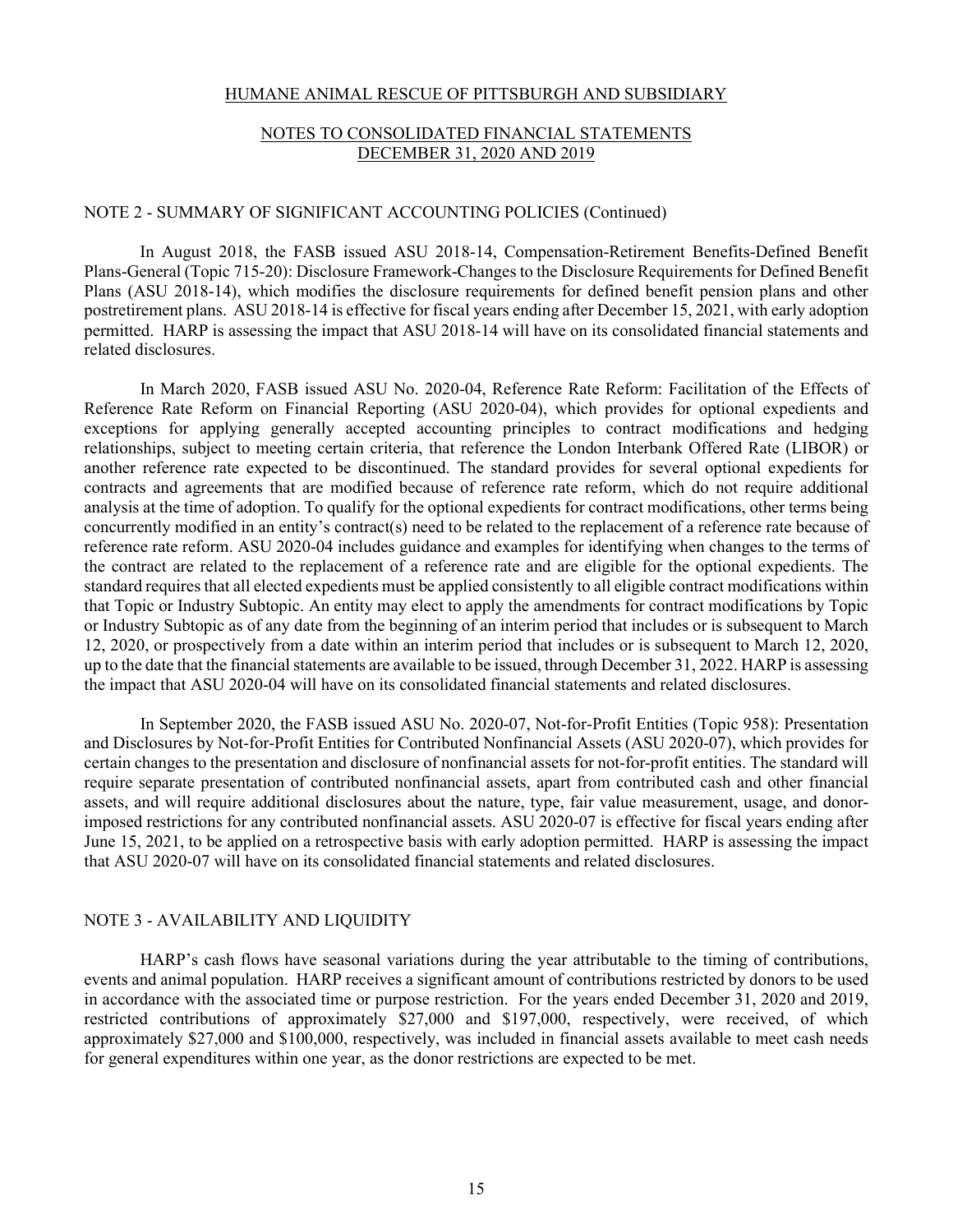# NOTES TO CONSOLIDATED FINANCIAL STATEMENTS DECEMBER 31, 2020 AND 2019

### NOTE 3 - AVAILABILITY AND LIQUIDITY (Continued)

HARP considers contributions without donor restrictions and contributions with donor restrictions due to time payable in the next year to be available to meet cash needs for general expenditures. General expenditures include administrative and general expenses, fundraising expenses and program expenses to be paid in the following year. HARP manages its cash available to meet general expenditures by forecasting future needs and activities and proactively anticipates future funds needed. HARP holds short-term liquid investments in mutual funds to assist in maintaining sufficient funds to provide reasonable assurance that obligations will continue to be met and ensure the stability of HARP. HARP holds lines of credits totaling \$2,300,000, of which the entire amount was available as of December 31, 2020 and 2019 to draw upon in the event of a liquidity need.

Financial assets available for general expenditures within one year of the consolidated statement of financial position date, are comprised of the following at December 31:

|                                                  | 2020 |           |              | 2019      |
|--------------------------------------------------|------|-----------|--------------|-----------|
|                                                  |      |           |              |           |
| Cash and cash equivalents                        | \$   | 560,522   | <sup>8</sup> | 538,514   |
| Accounts and contributions receivable            |      | 401,725   |              | 141,362   |
| Pledges receivable                               |      | 74,964    |              | 112,160   |
| Investments                                      |      | 8,366,037 |              | 7,334,619 |
| Distributions from beneficial interests          |      | 210,949   |              | 86,530    |
|                                                  |      |           |              |           |
| Total financial assets available within one year | S    | 9,614,197 | S            | 8,213,185 |

### NOTE 4 - INVESTMENTS

Investments consist of the following at December 31:

|                                  | 2020            |               |               |    | 2019      |               |               |
|----------------------------------|-----------------|---------------|---------------|----|-----------|---------------|---------------|
|                                  | Cost            |               | Fair<br>Value |    | Cost      |               | Fair<br>Value |
| Money market funds               | \$<br>54,231    | -S            | 48,192        | -S | 65,693    | <sup>\$</sup> | 62,262        |
| Common stocks                    | 5,377,710       |               | 6,799,470     |    | 4,626,039 |               | 4,989,265     |
| Government/corporate obligations | 2,523,409       |               | 2,666,135     |    | 2,838,105 |               | 2,906,760     |
| Mutual funds                     | 107,813         |               | 105,671       |    | 535,385   |               | 553,257       |
| Real assets                      | 149,458         |               | 125,120       |    | 140,056   |               | 128,253       |
| Real estate                      | 4,000           |               | 4,000         |    | 4,000     |               | 4,000         |
|                                  | \$<br>8,216,621 | <sup>\$</sup> | 9,748,588     | S  | 8,209,278 |               | 8,643,797     |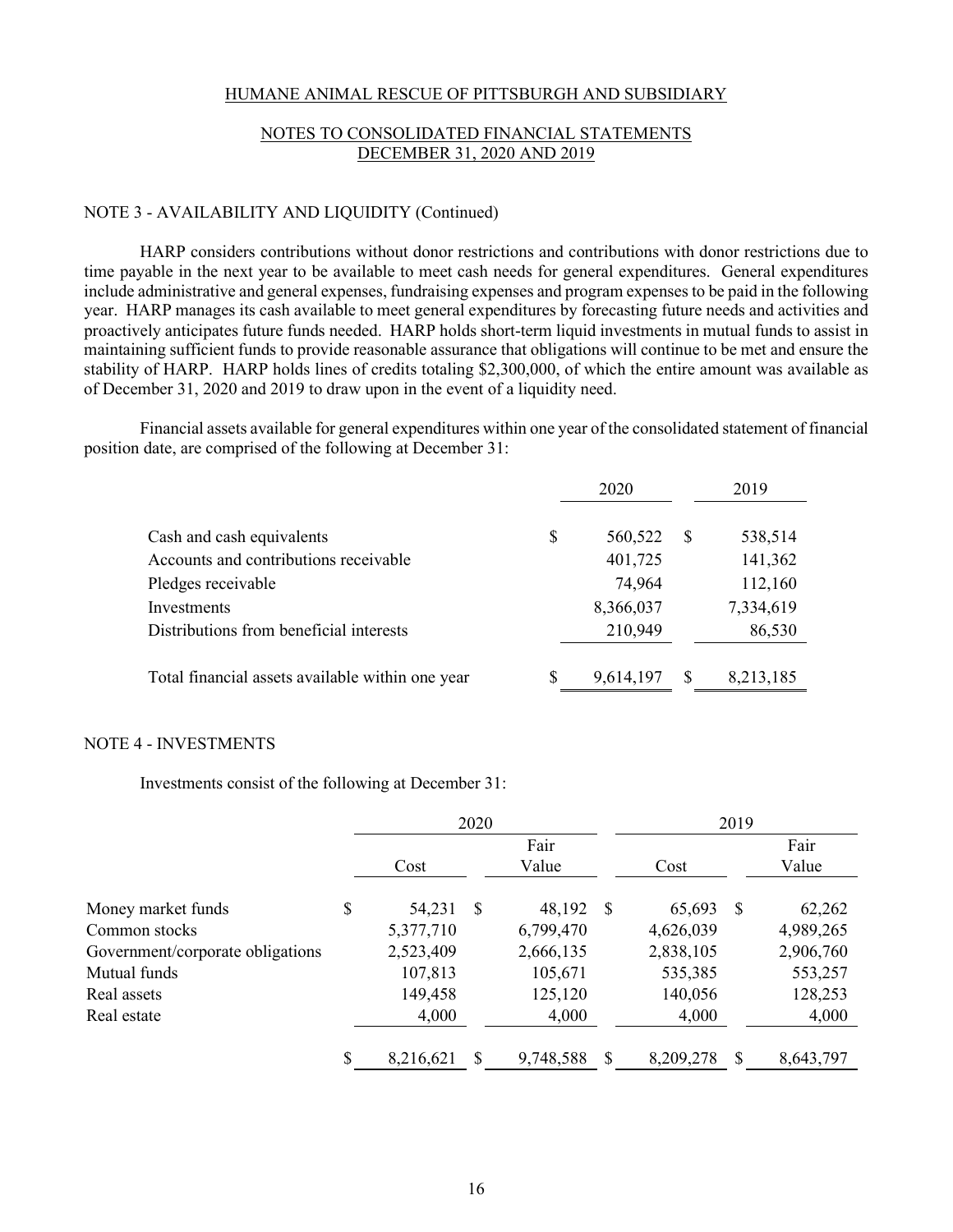## NOTES TO CONSOLIDATED FINANCIAL STATEMENTS DECEMBER 31, 2020 AND 2019

### NOTE 4 - INVESTMENTS (Continued)

Net investment return for the years ended December 31 consist of the following:

|                                                                   | 2020          |   | 2019      |
|-------------------------------------------------------------------|---------------|---|-----------|
| Interest and dividend income                                      | \$<br>144,229 | S | 199,108   |
| Realized gains (loss)                                             | 71,806        |   | (5,969)   |
| Investment expenses                                               | (47,219)      |   | (46, 197) |
|                                                                   | 168,816       |   | 146,942   |
| Change in unrealized appreciation<br>in fair value of investments | 1,034,186     |   | 1,210,529 |
|                                                                   | 1,203,002     |   | 1,357,471 |

### NOTE 5 - FAIR VALUE MEASUREMENT

Investments measured and reported at fair value are classified and disclosed in one of the following categories based on the extent of market price observability:

> Level 1 - Valuations are based on unadjusted quoted prices in an active market for identical assets or liabilities.

> Level 2 - Valuations are based on quoted prices for similar assets or liabilities in active markets, or quoted prices in markets that are not active for which significant inputs are observable, either directly or indirectly.

> Level 3 - Valuations are based on prices or valuation techniques that require inputs that are both unobservable and significant to the overall fair value measurement. Inputs reflect management's best estimate of what market participants would use in valuing the asset or liability at the measurement date.

The valuation of HARP's investments by the above fair value hierarchy levels are as follows as of December 31:

|                                |    | 2020      |         |    |           |   |            |
|--------------------------------|----|-----------|---------|----|-----------|---|------------|
|                                |    | Level 1   | Level 2 |    | Level 3   |   | Total      |
| Money market funds             | \$ | 48,192    |         |    |           | S | 48,192     |
| Common stocks                  |    | 6,799,470 |         |    |           |   | 6,799,470  |
| Fixed-income securities        |    | 2,666,135 |         |    |           |   | 2,666,135  |
| Mutual funds                   |    | 105,671   |         |    |           |   | 105,671    |
| Real assets                    |    | 125,120   |         |    |           |   | 125,120    |
| Real estate                    |    |           |         | S  | 4,000     |   | 4,000      |
|                                |    | 9,744,588 |         |    | 4,000     |   | 9,748,588  |
| Interests in charitable trusts |    |           |         |    | 4,019,261 |   | 4,019,261  |
|                                | ۰D | 9,744,588 |         | \$ | 4,023,261 |   | 13,767,849 |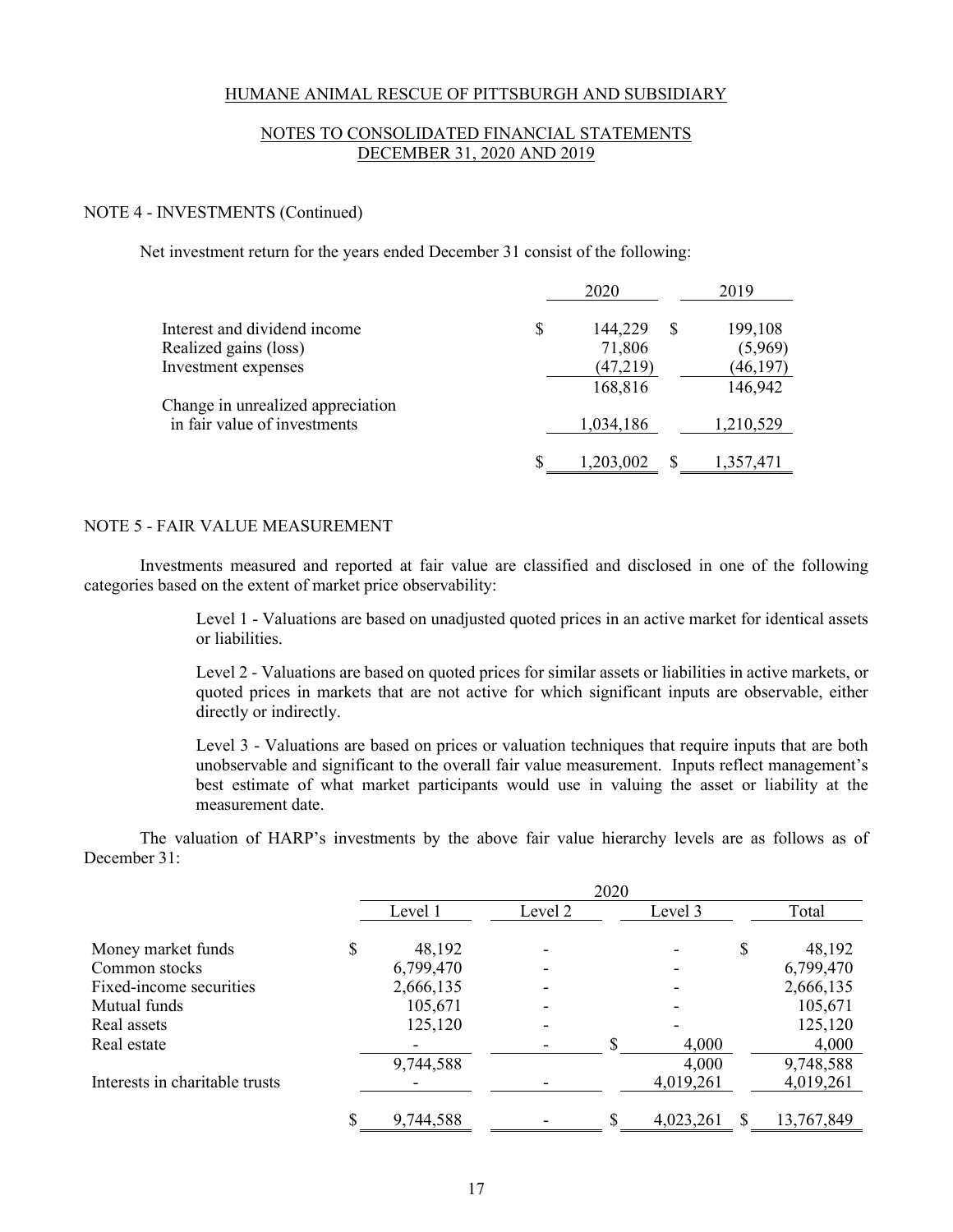## NOTES TO CONSOLIDATED FINANCIAL STATEMENTS DECEMBER 31, 2020 AND 2019

### NOTE 5 - FAIR VALUE MEASUREMENT (Continued)

|                                | 2019         |         |    |           |   |            |
|--------------------------------|--------------|---------|----|-----------|---|------------|
|                                | Level 1      | Level 2 |    | Level 3   |   | Total      |
| Money market funds             | \$<br>62,262 |         |    |           | S | 62,262     |
| Common stocks                  | 4,989,265    |         |    |           |   | 4,989,265  |
| Fixed-income securities        | 2,906,760    |         |    |           |   | 2,906,760  |
| Mutual funds                   | 553,257      |         |    |           |   | 553,257    |
| Real assets                    | 128,253      |         |    |           |   | 128,253    |
| Real estate                    |              |         |    | 4,000     |   | 4,000      |
|                                | 8,639,797    |         |    | 4,000     |   | 8,643,797  |
| Interests in charitable trusts |              |         |    | 3,723,014 |   | 3,723,014  |
|                                | 8,639,797    |         | \$ | 3,727,014 |   | 12,366,811 |

HARP's financial instruments consist primarily of cash and cash equivalents, accounts and contributions receivable, pledges receivable, investments, interests in charitable trusts, accounts payable, accrued liabilities and notes payable.

### NOTE 6 - INTERESTS IN CHARITABLE TRUSTS

HARP is a beneficiary of perpetual charitable trusts. Under the trust agreements, HARP has the irrevocable right to receive its share of the income earned on trust assets in perpetuity, but has no right to or control over the corpus of the trusts. The beneficial interests in the trusts were recorded originally as net assets with donor restrictions at the fair market value of the assets in the trusts. Changes in fair value of the trust assets are recorded in net assets with donor restrictions based on HARP's beneficial interest in the trusts' underlying assets. Interest and dividend income is available for HARP's use and is reflected as an increase in net assets without donor restrictions.

### NOTE 7 - PROPERTY AND EQUIPMENT

Property and equipment consist of the following at December 31:

|                                 | 2020             |   | 2019       |
|---------------------------------|------------------|---|------------|
|                                 |                  |   |            |
| Land and improvements           | \$<br>1,216,578  | S | 1,216,578  |
| <b>Buildings</b>                | 19,770,959       |   | 19,757,016 |
| Automobiles and equipment       | 2,871,338        |   | 2,825,337  |
|                                 | 23,858,875       |   | 23,798,931 |
| Less - Accumulated depreciation | 6,012,415        |   | 5,321,343  |
|                                 |                  |   |            |
|                                 | \$<br>17,846,460 | S | 18,477,588 |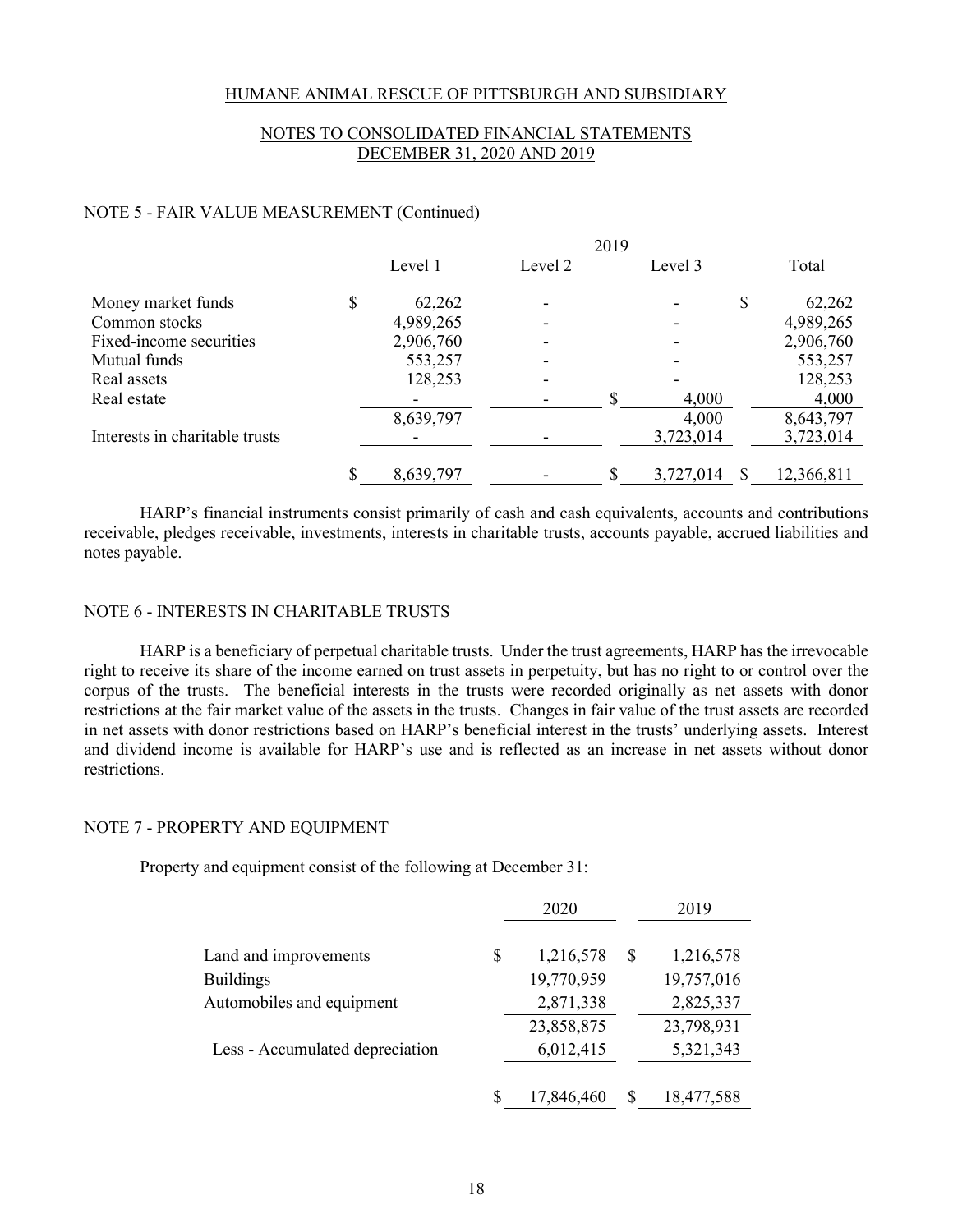# NOTES TO CONSOLIDATED FINANCIAL STATEMENTS DECEMBER 31, 2020 AND 2019

### NOTE 8 - NET ASSETS WITH DONOR RESTRICTIONS

Net assets with donor restrictions are available at December 31 for the following purposes:

|                                               | 2020            |    | 2019      |
|-----------------------------------------------|-----------------|----|-----------|
| Net Assets With Donor Restrictions            |                 |    |           |
| Subject to expenditure for specified purpose: |                 |    |           |
| Transfer program                              | \$<br>64,432    | S  | 144,954   |
| Cat cages                                     |                 |    | 100,000   |
| Miller Project Nala (spay and neuter)         |                 |    | 2,794     |
| Cat crisis center                             |                 |    | 1,794     |
| Pet retention grant                           |                 |    | 1,221     |
|                                               | \$<br>64,432    | \$ | 250,763   |
| Net Assets With Donor Restrictions            |                 |    |           |
| Perpetual in nature:                          |                 |    |           |
| Interests in charitable trusts                | \$<br>4,019,261 | \$ | 3,723,014 |
| Verbofsky fund                                | 741,891         |    | 694,541   |
| Joan McKay Young fund                         | 640,660         |    | 596,781   |
|                                               | \$<br>5,401,812 | \$ | 5,014,336 |

#### NOTE 9 - ENDOWMENT FUNDS

The endowment funds consist of funds with donor restrictions. Net assets associated with endowment funds are classified based on the existence or absence of donor-imposed restrictions as required by U.S. GAAP.

Changes in endowment fund net assets with donor restrictions perpetual in nature are as follows:

| Balance, December 31, 2018 | S | 4,385,646 |
|----------------------------|---|-----------|
| Net appreciation           |   | 628,690   |
| Balance, December 31, 2019 |   | 5,014,336 |
| Net appreciation           |   | 387,476   |
| Balance, December 31, 2020 | S | 5,401,812 |

To satisfy long-term rate-of-return objectives, HARP relies on a total return strategy in which investment returns are achieved through both capital appreciation (realized and unrealized) and current yield (interest and dividends). HARP established asset allocation percentages for its investment portfolio. Target asset allocations are based on the investment objective, time horizon and risk tolerance established for the portfolio.

HARP has interpreted Pennsylvania law as requiring preservation of the fair value of the original gift as of the gift date of the donor-restricted endowment funds unless there are explicit donor stipulations to the contrary.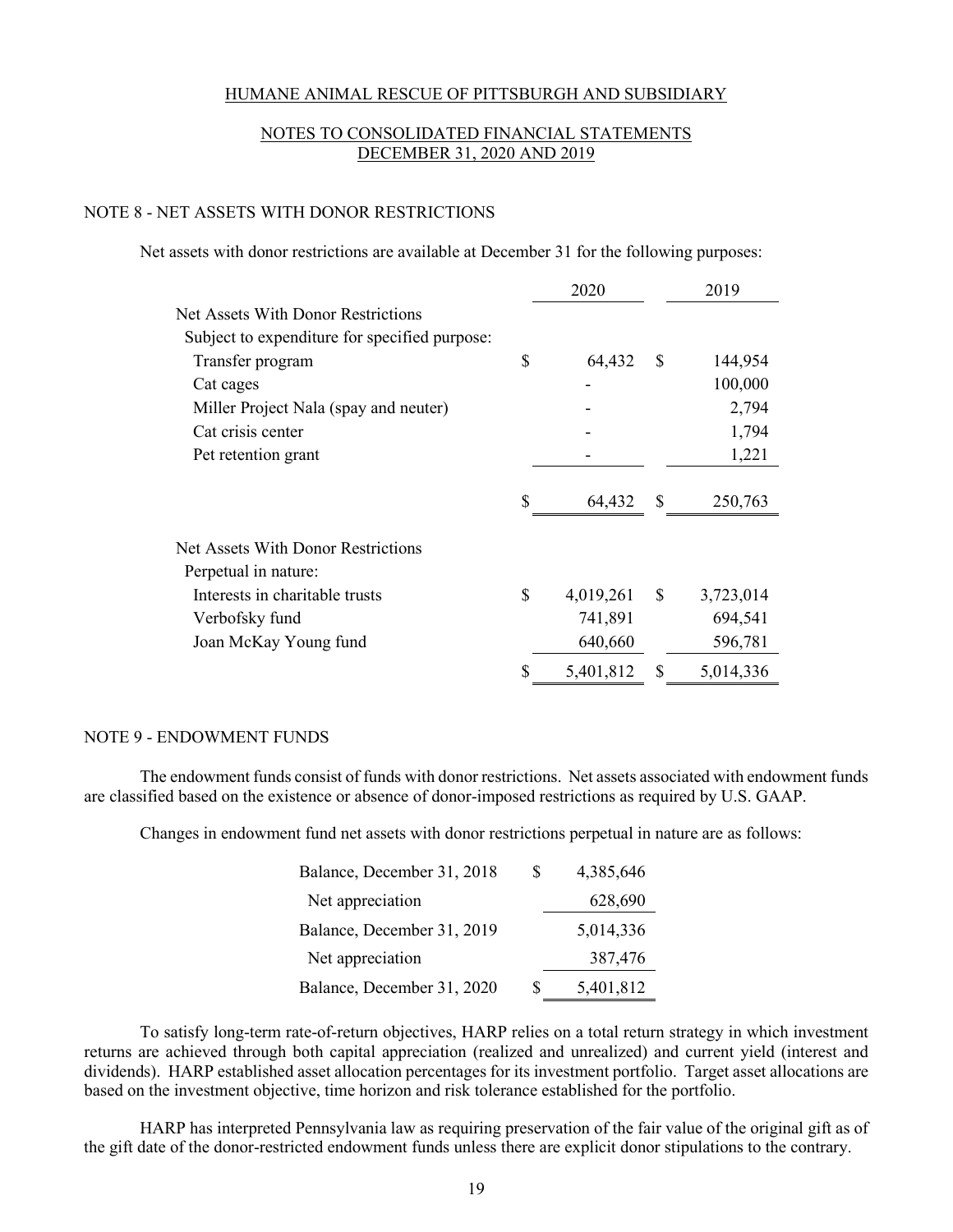# NOTES TO CONSOLIDATED FINANCIAL STATEMENTS DECEMBER 31, 2020 AND 2019

#### NOTE 9 - ENDOWMENT FUNDS (Continued)

Based on this interpretation, HARP classifies as net assets with donor restrictions the original value of the gift, the original value of any subsequent gifts to the endowment, and accumulations made in accordance with the direction of the donor gift instrument. The remaining portion of the donor-restricted endowment funds is classified as net assets without donor restrictions or net assets with donor restrictions as required by the donor. A fund is considered to be under water if the fair value of the fund is less than the sum of (a) the original value of initial and subsequent gift amounts donated to the fund, and (b) any accumulations to the fund that are required to be maintained in perpetuity. Management believes there are no underwater endowment funds as of December 31, 2020 or 2019.

The Verbofsky agreement stipulated that all realized investment returns be utilized for animal care and are therefore classified as revenue without donor restrictions.

The Joan McKay Young Charitable Remainder Trust stipulates that 5% of the fund, as determined on December 31 of the prior year, be utilized to provide medical care and treatment to low-income pet owners.

### NOTE 10 - OPERATING LEASES

HARP leases certain office equipment under operating lease agreements. Approximate future rental payments due under noncancelable leases are as follows for the years ending December 31:

| Year Ending |   |         |
|-------------|---|---------|
| December 31 |   | Amount  |
| 2021        | S | 52,000  |
| 2022        |   | 52,000  |
| 2023        |   | 52,000  |
| 2024        |   | 26,000  |
|             |   | 182,000 |

Rent expense totaled approximately \$57,000 and \$62,000 for the years ended December 31, 2020 and 2019, respectively.

#### NOTE 11 - CONTRACTUAL AGREEMENT

The City of Pittsburgh delivers stray animals to HARP under a contractual arrangement whereby a fee is received for each animal. Revenues related to this contract were approximately \$195,000 and \$215,000 in 2020 and 2019, respectively, which are included in holding and adoption fees in the consolidated statements of activities and changes in net assets. HARP had amounts receivable related to the contract of approximately \$51,000 and \$48,000 at December 31, 2020 and 2019, respectively.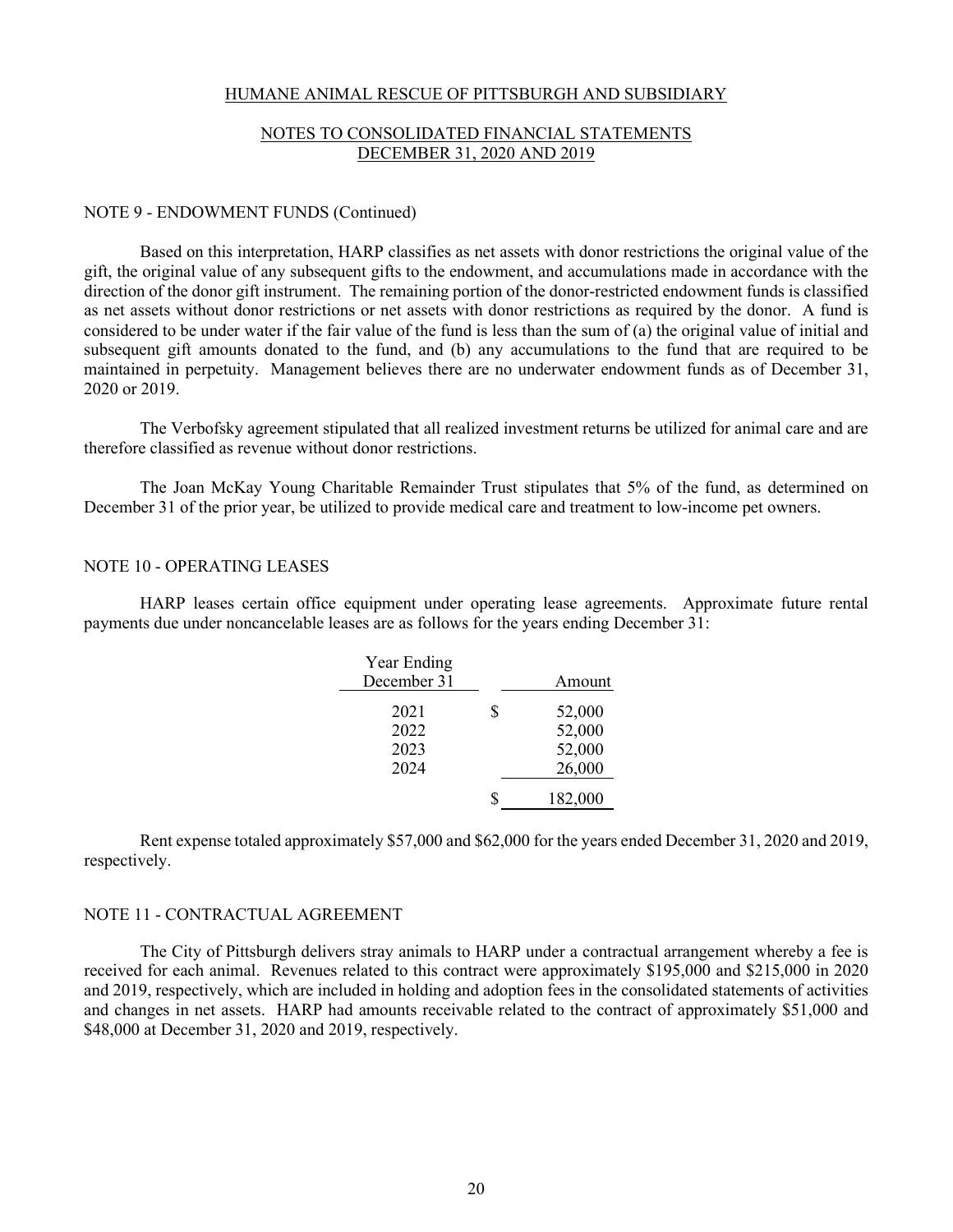# NOTES TO CONSOLIDATED FINANCIAL STATEMENTS DECEMBER 31, 2020 AND 2019

#### NOTE 12 - RETIREMENT PLANS

### $401(k)$  Plans

HARP has two 401(k) retirement plans, the Humane Animal Rescue of Pittsburgh Retirement Plan and the Humane Animal Rescue of Pittsburgh 401(k) Profit Sharing Plan, covering substantially all employees under which eligible employees may contribute a portion of their eligible earnings to the plan, not to exceed \$8,000 annually. All employees are eligible to participate in the plans upon reaching 18 years of age and 60 days of employment. HARP is required to make matching contributions equal to the amount of each participant's elective deferrals up to 3% of compensation. Contributions by HARP totaled approximately \$90,000 and \$92,000 for 2020 and 2019, respectively.

#### Qualified Defined Benefit Plan

The qualified defined benefit pension plan covers substantially all former WPHS employees with five years of service. The benefits are based on years of service and an employee's compensation during the last five years of employment. HARP uses a measurement date of January 1 for the plan. At December 31, 2003, the plan benefit accruals were frozen and all participants in the plan became fully vested.

Reconciliation of changes in projected benefit obligation and changes in plan assets are as follows for the years ended December 31:

|                                                   |               | 2020       |               | 2019      |
|---------------------------------------------------|---------------|------------|---------------|-----------|
| Accumulated benefit obligation as of end of year  | \$            | 1,985,959  | \$            | 1,844,823 |
| Change in benefit obligation:                     |               |            |               |           |
| Projected benefit obligation at beginning of year | $\mathcal{S}$ | 1,844,823  | <sup>\$</sup> | 1,660,910 |
| Interest cost                                     |               | 55,664     |               | 66,884    |
| <b>Actuarial</b> loss                             |               | 178,057    |               | 208,451   |
| Benefits paid                                     |               | (92, 585)  |               | (91, 422) |
| Projected benefit obligation at end of year       | \$            | 1,985,959  | S             | 1,844,823 |
| Change in plan assets:                            |               |            |               |           |
| Fair value of plan assets at beginning of year    | \$            | 1,358,554  | \$            | 1,141,242 |
| <b>Employer contributions</b>                     |               | 50,000     |               | 100,000   |
| Actual return on plan assets (net of expenses)    |               | 147,314    |               | 208,734   |
| Benefits paid                                     |               | (92, 585)  |               | (91, 422) |
| Fair value of plan assets at end of year          |               | 1,463,283  |               | 1,358,554 |
| Funded status as of end of year                   | \$            | (522, 676) | \$            | (486,269) |
| Amount included in unrecognized pension costs:    |               |            |               |           |
| Deferred amendments                               | \$            | 182,081    | \$            | 227,487   |
| Deferred actuarial gain                           |               | 475,308    |               | 371,497   |
| Net amount recognized                             | $\mathbb{S}$  | 657,389    | S             | 598,984   |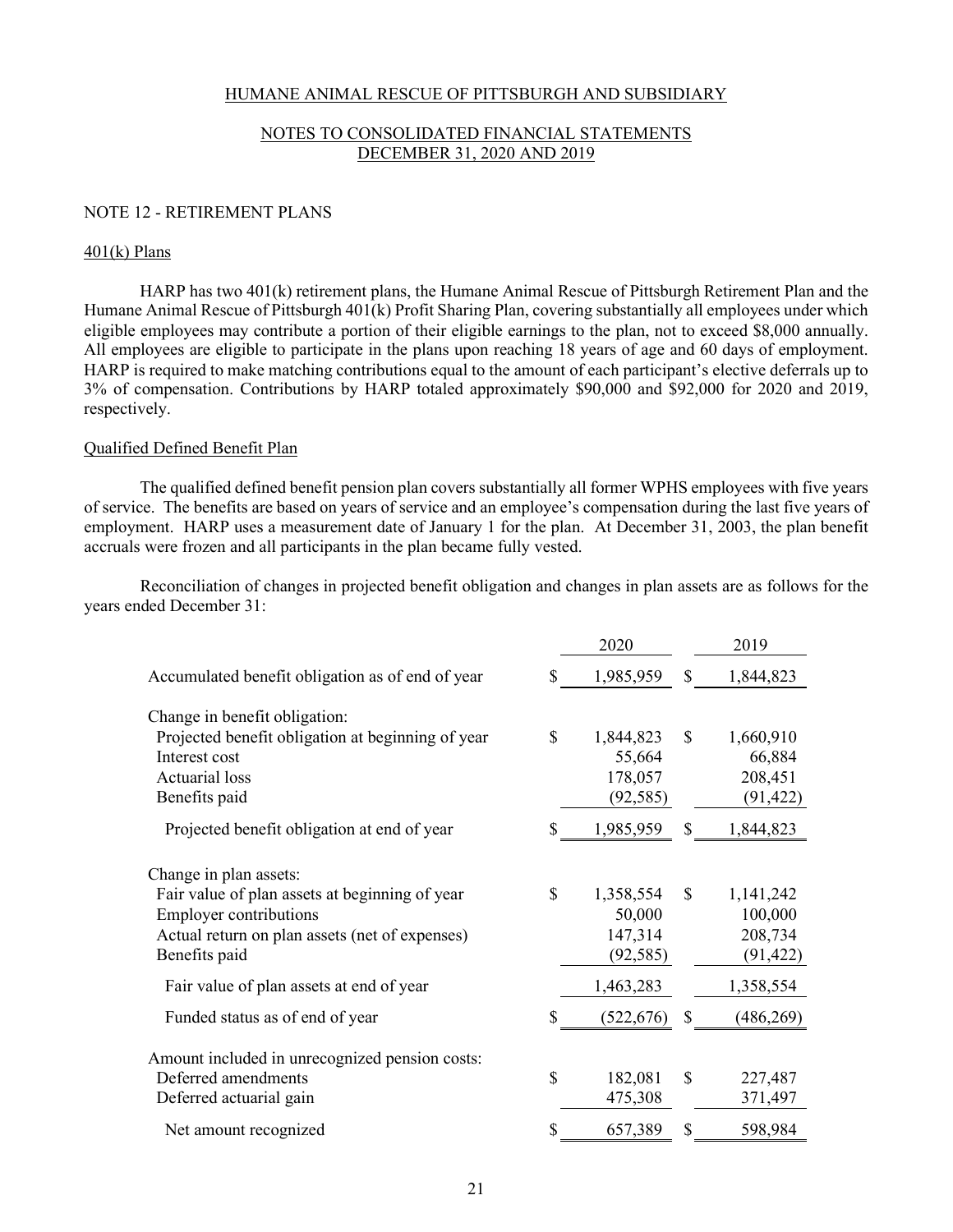# NOTES TO CONSOLIDATED FINANCIAL STATEMENTS DECEMBER 31, 2020 AND 2019

### NOTE 12 - RETIREMENT PLANS (Continued)

Net periodic benefit cost for the years ended December 31 included the following components:

|                                               |               | 2020      |   | 2019      |
|-----------------------------------------------|---------------|-----------|---|-----------|
| Interest cost on projected benefit obligation | <sup>\$</sup> | 55,664    | S | 66,884    |
| Prior services cost amortization              |               | 45,406    |   | 45,406    |
| Prior losses                                  |               | 7,636     |   | 21,366    |
| Expected return                               |               | (80, 704) |   | (67, 665) |
|                                               | \$.           | 28,002    |   | 65,991    |

Items not yet recognized as a component of net periodic benefit cost at December 31, 2020 and 2019 included \$28,002 and \$65,991, respectively, of net actuarial losses. The amount expected to be recognized in net periodic benefit cost during the year ending December 31, 2021 is \$57,411.

Amounts as of December 31, 2020 expected to be recognized as components of net periodic benefit cost in the year ending December 31, 2021 are:

| Net loss           | 12,005 |
|--------------------|--------|
| Prior service cost | 45,406 |
|                    |        |
|                    | 57,411 |
|                    |        |

The investment policy of the plan is to invest in securities that will provide both security and long-term stability with moderate growth commensurate with the anticipated retirement dates of participants. Investments other than "fixed-dollar" investments should be included among the plan's investments to prevent erosion by inflation, but investments should be sufficiently liquid to enable the plan on short notice to make some distributions in the event of the death or disability of a participant.

The weighted-average asset allocation of pension plan assets as of the end of the plan year is as follows:

|                                        | 2020                 | 2019                 |
|----------------------------------------|----------------------|----------------------|
| Mutual funds - equity securities       | $\frac{0}{0}$<br>60  | $\frac{0}{0}$<br>60  |
| Mutual funds - fixed-income securities | 35                   | 36                   |
| Cash and cash equivalents              | 5                    |                      |
| Total                                  | $\frac{0}{0}$<br>100 | $\frac{0}{0}$<br>100 |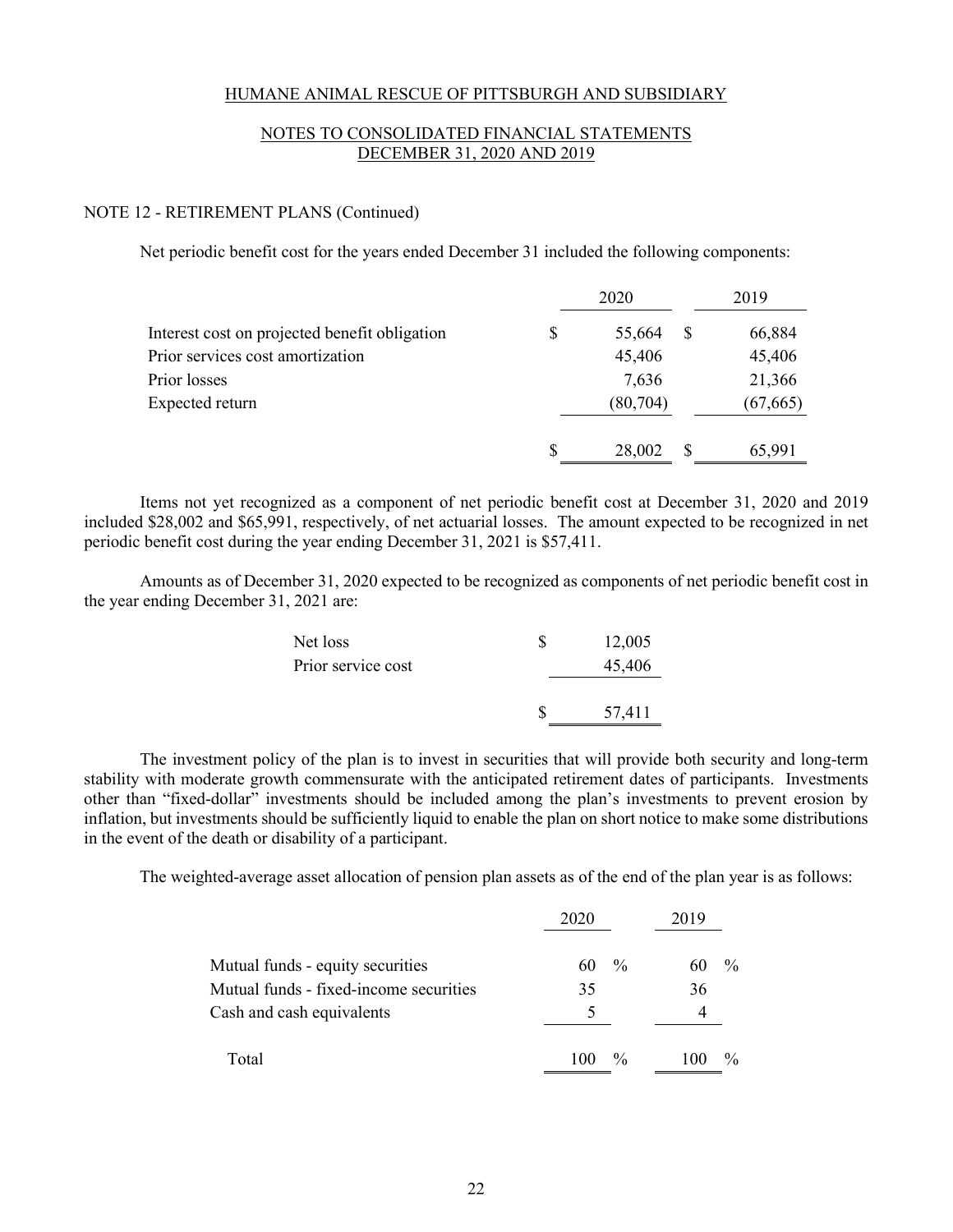# NOTES TO CONSOLIDATED FINANCIAL STATEMENTS DECEMBER 31, 2020 AND 2019

# NOTE 12 - RETIREMENT PLANS (Continued)

The valuation of pension plan assets based upon the fair value measurement hierarchy are as follows as of December 31:

|               | 2020    |                        |         |    |           |  |  |
|---------------|---------|------------------------|---------|----|-----------|--|--|
|               | Level 1 | Level 2                | Level 3 |    | Total     |  |  |
| $\mathcal{S}$ | 76,409  |                        |         | \$ | 76,409    |  |  |
|               | 873,455 |                        |         |    | 873,455   |  |  |
|               |         |                        |         |    |           |  |  |
|               | 513,419 |                        |         |    | 513,419   |  |  |
|               |         |                        |         |    | 1,463,283 |  |  |
|               |         |                        |         |    |           |  |  |
|               | 2019    |                        |         |    |           |  |  |
|               | Level 1 | Level 2                | Level 3 |    | Total     |  |  |
| \$            | 60,184  |                        |         | \$ | 60,184    |  |  |
|               | 809,290 |                        |         |    | 809,290   |  |  |
|               |         |                        |         |    |           |  |  |
|               | 489,080 |                        |         |    | 489,080   |  |  |
| \$            |         |                        |         | S  | 1,358,554 |  |  |
|               | \$      | 1,463,283<br>1,358,554 |         |    | \$        |  |  |

In 2021, \$100,000 is expected to be contributed to the pension plan.

HARP estimates benefit payments for each of the next five years and in the aggregate for the years thereafter as follows:

| Year Ending |              |  |  |  |
|-------------|--------------|--|--|--|
| December 31 | Amount       |  |  |  |
|             |              |  |  |  |
| 2021        | \$<br>97,901 |  |  |  |
| 2022        | 107,495      |  |  |  |
| 2023        | 111,211      |  |  |  |
| 2024        | 113,879      |  |  |  |
| 2025        | 113,420      |  |  |  |
| 2026-2030   | 553,606      |  |  |  |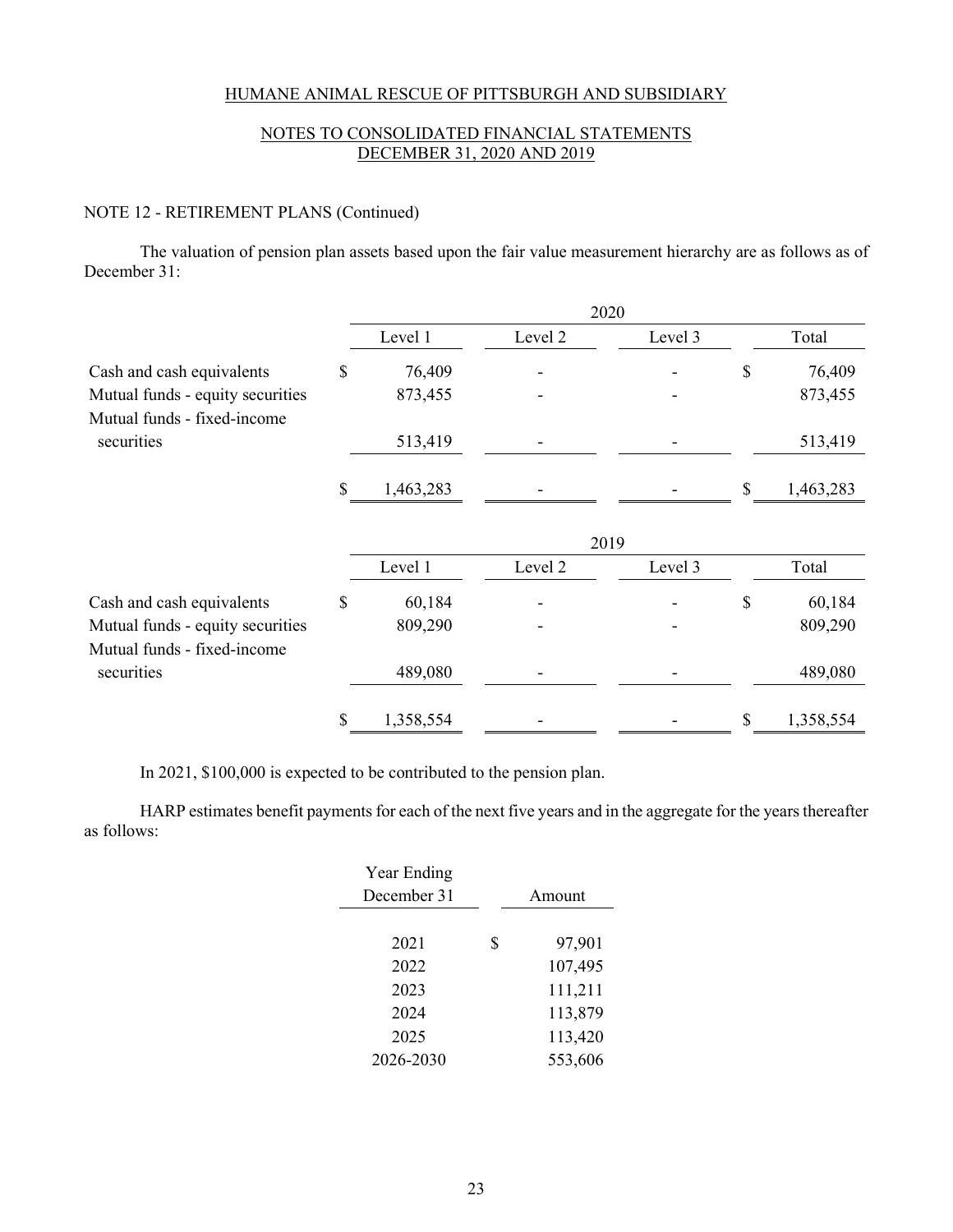# NOTES TO CONSOLIDATED FINANCIAL STATEMENTS DECEMBER 31, 2020 AND 2019

### NOTE 12 - RETIREMENT PLANS (Continued)

|                                                  | 2020 |               | 2019 |               |
|--------------------------------------------------|------|---------------|------|---------------|
| Weighted-average assumptions as of December 31:  |      |               |      |               |
| For net periodic pension cost:                   |      |               |      |               |
| Discount rate                                    | 3.10 | $\%$          | 4.15 | $\frac{0}{0}$ |
| Expected return on assets                        | 6.00 |               | 6.00 |               |
| For benefit obligation:                          |      |               |      |               |
| Discount rate                                    | 2.30 | $\frac{0}{0}$ | 3.10 | $\frac{0}{0}$ |
| Expected long-term rate of return on plan assets | 6.00 |               | 6.00 |               |
| Rate of compensation increase                    | N/A  |               | N/A  |               |

The change in the funded status of the plan was due to a decrease in the discount rate. The corresponding increase in liabilities was more than the increase in the market value of assets leading to a decrease in the funded status.

### Nonqualified Defined Benefit Plan

HARP also has a nonqualified pension plan whereby it makes monthly benefit payments to retired former WPHS employees based on years of service and prior earnings. HARP has agreed to make annual payments of \$10,956 to the retired employees. U.S. GAAP requires HARP to record a liability for these obligations to equal the present value of the benefits to be paid. The present value of the future benefit for these retirees was approximately \$79,000 and \$87,000 as of December 31, 2020 and 2019, respectively.

### NOTE 13 - LINE OF CREDIT

HARP has a \$2,000,000 line of credit that carries an interest rate of one-month London InterBank Offered Rate (0.14% as of December 31, 2020) plus 1.65%. The line of credit is collateralized by the investments without donor restrictions. The line of credit was closed on July 13, 2020. The Organization had no borrowings outstanding against the bank line of credit as of December 31, 2019.

Additionally, HARP established a \$300,000 operating line of credit on August 2, 2018, that bears interest at Prime (3.25% as of December 31, 2020) and is due on demand. The operating line of credit is collateralized by all of HARP's inventory. HARP had no borrowings outstanding against the operating line of credit as of December 31, 2020 and 2019.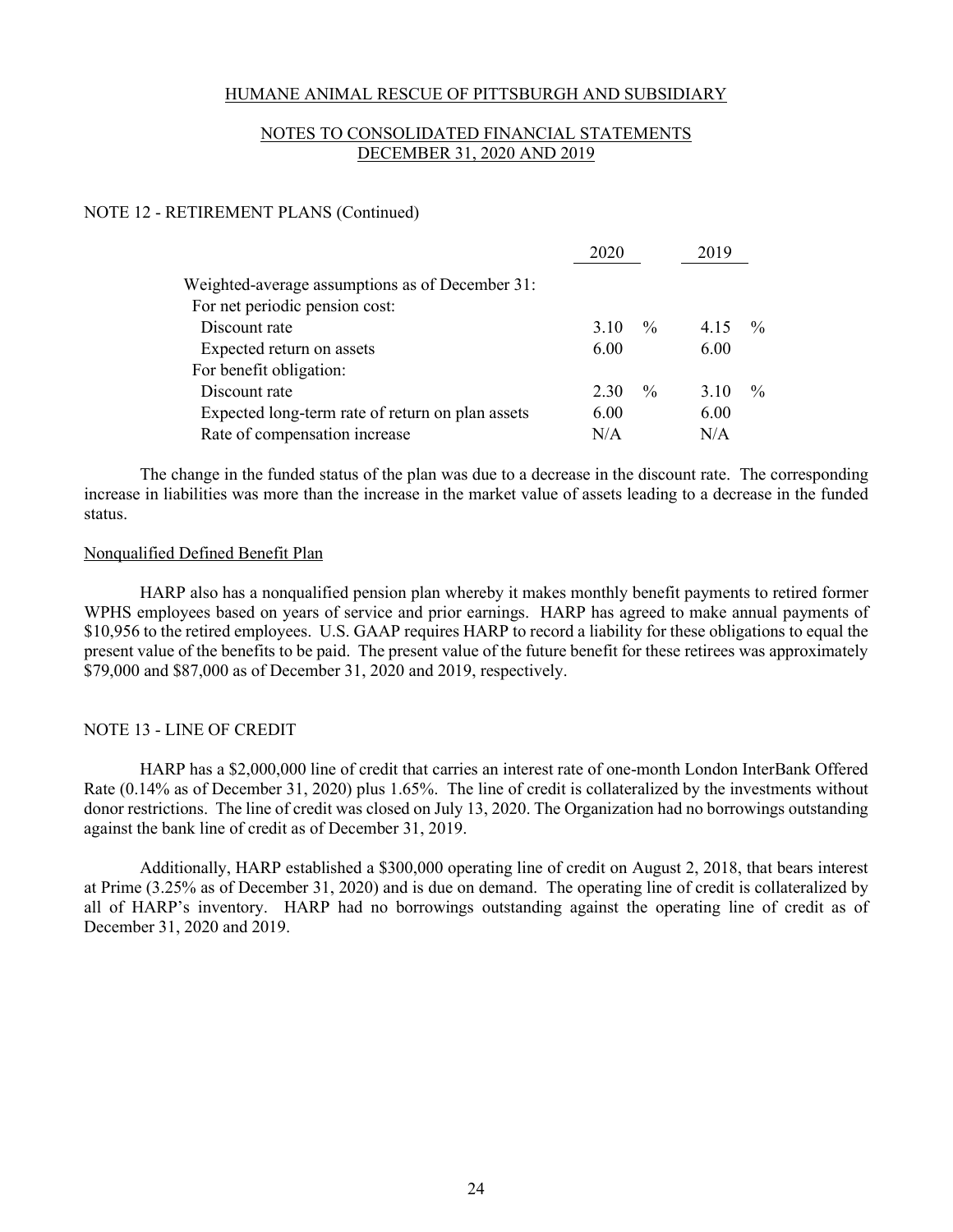# NOTES TO CONSOLIDATED FINANCIAL STATEMENTS DECEMBER 31, 2020 AND 2019

### NOTE 14 - NOTES PAYABLE/NOTE RECEIVABLE NEW MARKETS TAX CREDIT TRANSACTIONS

On March 31, 2016, HARP entered into a financial arrangement to provide additional funding for the construction of a new facility through the use of the New Markets Tax Credit (NMTC) program.

In connection with NMTC financing, HARP received a note receivable from an unrelated third party, Chase NMTC Animal Rescue League Investment Fund, LLC (IF), in the amount of \$5,348,000. Interest accrues on the note at a fixed rate of 1.44% per annum. Interest-only payments are due in quarterly installments from June 2016 through March 2023. Commencing with the payment due in June 2023, quarterly payments of principal and interest in the amount of \$86,591 are due through September 30, 2040. A final balloon payment of all unpaid principal, interest, and fees is due on October 1, 2040. The note is secured by a security interest in certain assets owned by IF.

In connection with the NMTC financing, HARP issued two notes payable to CNMC SUB-CDE 102, LLC, a subsidiary of IF, in the amounts of \$668,500 and \$331,500. The notes accrue interest at a fixed rate of 1.00% per annum. Interest-only payments are due in quarterly installments from June 2016 through March 2023. Commencing with the payment due in June 2023, quarterly payments of principal and interest in the amounts of \$8,143 and \$4,038 are due through March 31, 2046. A final balloon payment of all unpaid principal, interest and fees is due on March 31, 2046. The notes are secured by a mortgage on the Hamilton Avenue property.

In connection with the NMTC financing, HARP issued two notes payable to Pittsburgh Urban Initiatives Sub-CDE 18, LP, a subsidiary of IF, in the amounts of \$4,679,500 and \$2,040,500. The notes accrue interest at a fixed rate of 1.00% per annum. Interest-only payments are due in quarterly installments from June 2016 through March 2023. Commencing with the payment due in June 2023, quarterly payments of principal and interest in the amounts of \$57,001 and \$24,855 are due through March 31, 2046. A final balloon payment of all unpaid principal, interest and fees is due on March 31, 2046. The notes are secured by a mortgage on the Hamilton Avenue property.

In connection with the issuances of notes payable, HARP incurred debt issuance costs with remaining balances of approximately \$112,000 and \$167,000 as of December 31, 2020 and 2019, respectively.

Simultaneous with these transactions, HARP entered into an option agreement with Chase Community Equity, LLC (CCE), the federal tax credit investor, which is the sole member of IF. Under terms of the option agreement, CCE is expected to sell its ownership interest in IF to HARP for \$1,000 during the three-month put period, commencing on March 31, 2023, the last day of the tax credit investment period. Exercise of this option will effectively extinguish HARP's note receivable and notes payable described above. HARP will recognize a gain on the forgiveness of debt in an amount approximating the difference in the book value of the note receivable and the notes payable. If the put option is not exercised, HARP has a call option to purchase the interest in IF at fair value.

Pursuant to the transactions, HARP is required to comply with certain NMTC requirements as generally set forth in Internal Revenue Code Section 45D.

During 2020, HARP also financed property and equipment additions in the form of a term note, of which approximately \$45,000 was outstanding and included in notes payable at December 31, 2020.